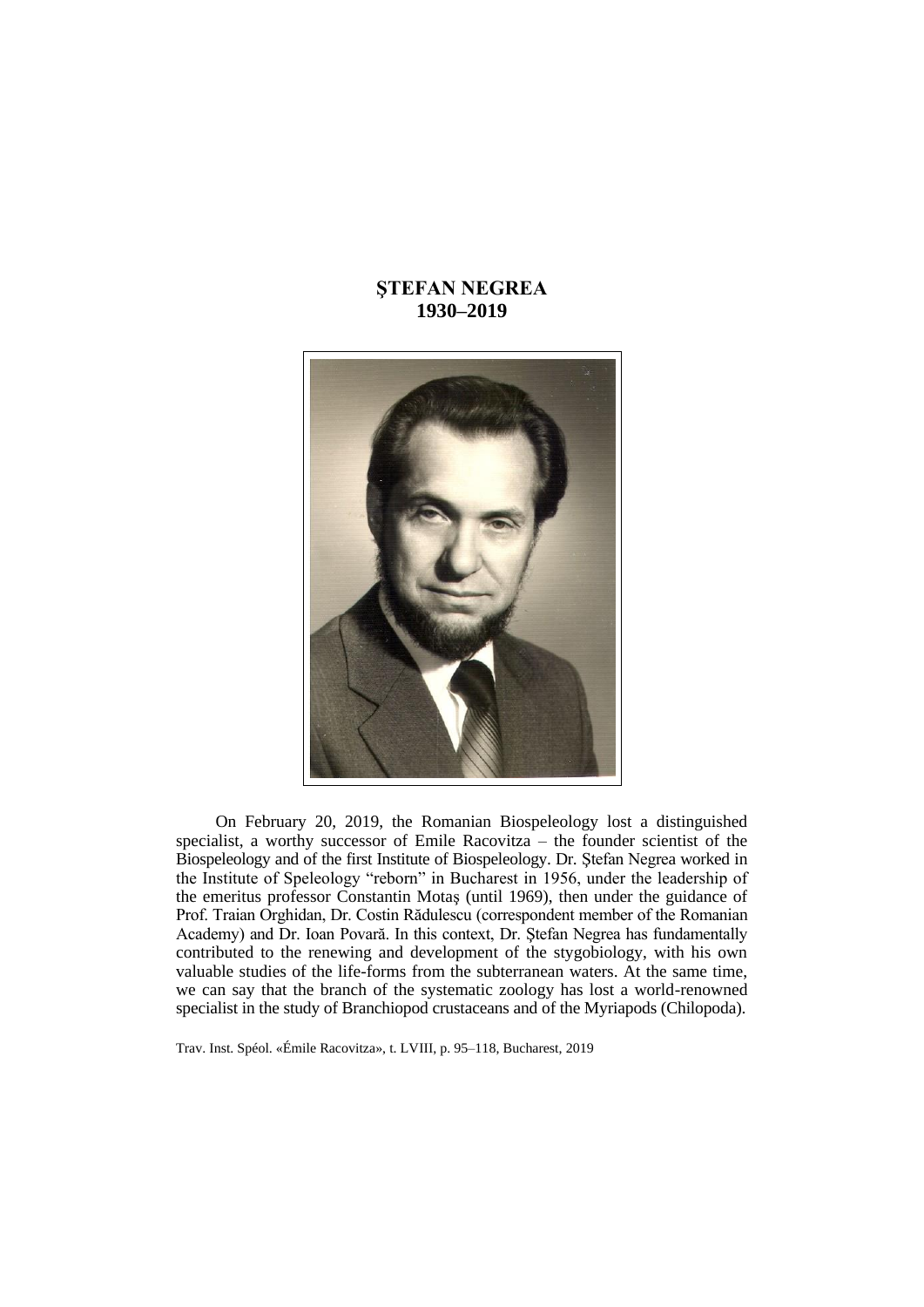Ştefan Negrea was born on November 9, 1930 (after his own testimonials – on November 6, 1930) in the Gura Văii village (Neamţ County), in the family of the priest Vasile Negrea and Maria Negrea. He attended the primary school in his native village (1936–1940), and, between 1941–1949 he attended the secondary school and the "Petru Rareș" High School in Piatra Neamț.

Since the high school period he was remarked for his literary skills, being registered at the literary contests for the students of the "Petru Rareş" High School and of the Neamt County. In 1947 he was awarded with the First Prize for the review of the novel *Mother* by Maxim Gorki, and in 1948 again with First Prize for his study *Maxim Gorki – the man and his work*.

After the baccalaureate, in 1949, he became a member of the *Slova Nouă* ("New Letter") literary cenacle in Piatra Neamţ, participating to the weekly poetry meetings. His first printed poetry was published in the literary supplement of the "Luptătorul" ("the Fighter") literary gazette in Bacău. Then, he published in the "Flacăra" magazine in Piatra Neamţ, in "România Literară" in Bucharest. On June 5, 1949, he became a member of the Writers' Union of Romania – Piatra Neamt Branch.

On the other hand, as we can deduce from reading his memoirs, Ştefan Negrea, even as a child, had a great love for nature and passion to carefully observe the living creatures. In high school he was fascinated by the zoology lessons taught by the teacher Constantin Garabedeanu (a former disciple of Professor Constantin Motaş – in the University of Iaşi). Thus, when young Ştefan Negrea graduated from high school, he was attracted to literature, but at the same time to zoology, and his choice was firm in the favour of the latter.

On August 16, 1950, at only 20 years old, Ştefan Negrea married his former high school colleague Alexandrina Budăi and together they attended the courses of the Faculty of Biology of the University of Bucharest. There they benefited from the knowledge transmitted by eminent professors: Radu Codreanu, Nicolae Botnariuc, Margareta Dumitrescu, Gheorghe Dornescu, Ion Steopoe, Eugen Macovschi, Nistor Şanta, Traian Ştefureac, Ion Tarnavschi.

As Ştefan Negrea confessed, of great importance in his scientific career was the acquaintance with Professor Traian Orghidan, who attracted him to the study of hydrobiology. When, in 1952, professor Orghidan organised the Students' Hydrobiology Debating Society, Ştefan Negrea became the president of this debating society. As the first theme of the Hydrobiology Debating Society was the study of the fauna of the Snagov Lake, at the first conference in 1953, in Bucharest, Ştefan Negrea presented his work entitled *Hydrobiological and fisheries researches in the Snagov Lake* distinguished with Diploma of honor. At the recommendations of Prof. Orhidan (who highly appreciated his activity), Negrea began his specialization in the study of the very difficult systematic group of Cladocera, having Prof. Orghidan as mentor. In the second Conference of the Hydrobiology Debating Society, hold in 1954 in Bucharest, Ştefan Negrea presented the work *The fauna of Cladocera of*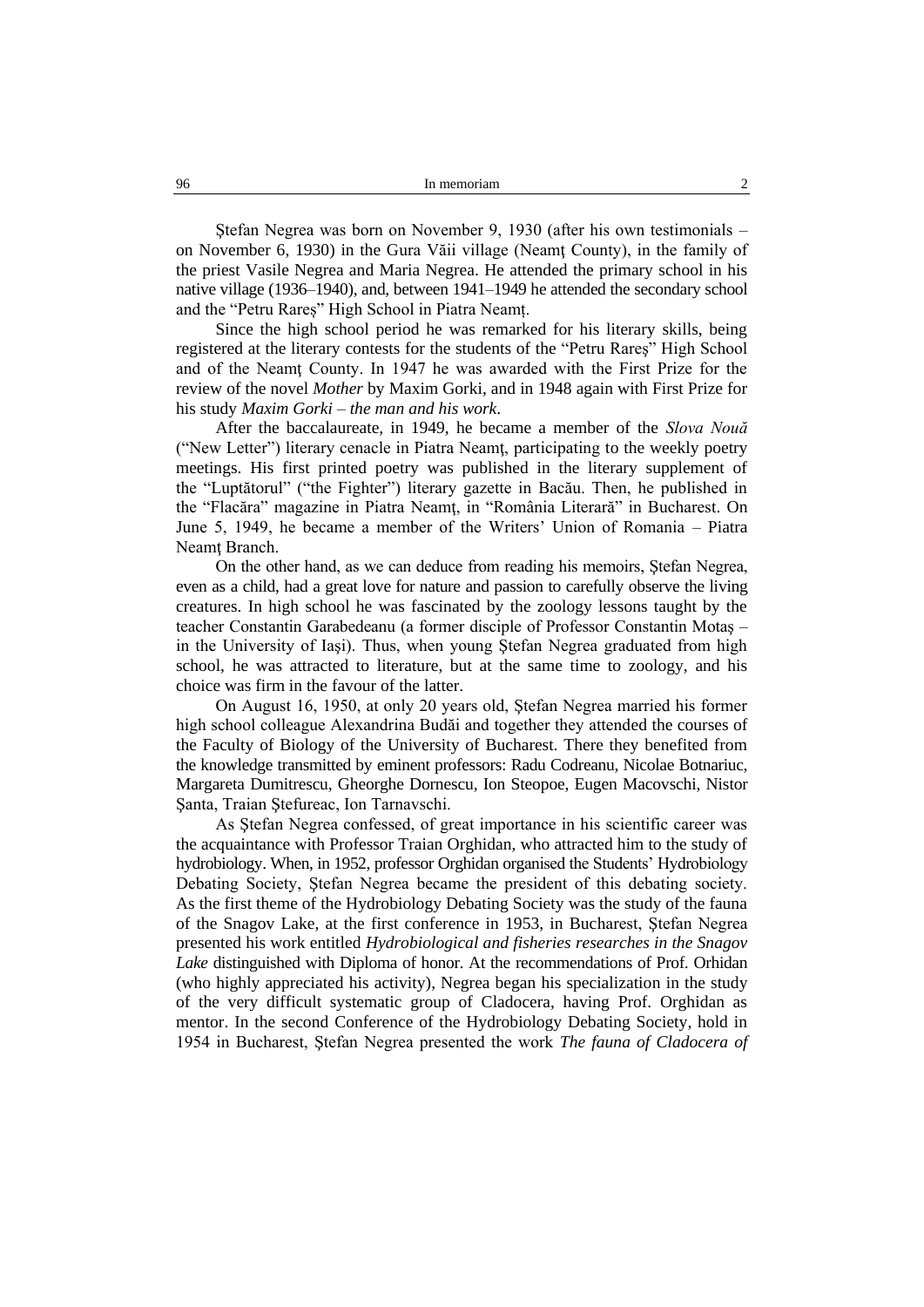*the Snagov Lake* and then, in the frame of the Hydrobiology Society he prepared his university degree thesis entitled *Contributions to the study of the Cladocera fauna from the glacial lakes of R. P. Romania*. It is worth mentioning that in this circle (students' debating society) Negrea attended for the first time in his life cave explorations, starting his studies on the subterranean aquatic fauna, having illustrious mentors such as Prof. Traian Orghidan and Prof. Margareta Dumitrescu – who will become later future directors of the Institute of Speleology.

After graduating from the Faculty of Biology in Bucharest, he worked between 1954 and 1955 as an assistant at the Marine Research Station in Constanța, where he founded and conducted the first marine planktonology laboratory and a "marine research point" in the Ciotic–Dranov fishery. He organized and conducted marine expeditions on the board of the "Marea Neagră" research vessel, to collect samples and ecological data from a complex network covering the entire Romanian marine platform.

During 1955–1956 he was the founder and organizer (as head of the laboratory) of the Hydrobiology Station in Brăila, belonging to the University of Bucharest. During that period he purchased a motor boat needed for both scientific research and field practice of students. During the same period he was involved in the scientific project *The study of lacustrine complex Crapina–Jijila from the flood zone of the Danube* under the coordination of Prof. Dr. doc. Nicolae Botnariuc. Later, as trainer for doctor's degree and collaborator of Prof. Nicolae Botnariuc, he presented his doctoral thesis entitled *The dynamic of Cladocera populations from the lacustrine complex Crapina–Jijila (the flood zone of the Danube (doctoral* thesis with the public defence on December 2, 1971).

Since 1956 Ştefan Negrea worked as a scientific researcher at the "Emile Racovitza" Institute of Speleology of the Romanian Academy, in Bucharest, following all degrees of the research hierarchy, from third degree researcher in 1966 to second degree senior researcher in 1990 and first degree senior researcher since 1995.

During the activity in the "Emile Racovitza" Institute, Ştefan Negrea continued the studies on Cladocera (Crustacea, Branchiopoda) with remarkable results. He published the volume *Cladocera* in the academic series *Fauna României (the Romanian Fauna*) (the Romanian Academy Publishing House, 399 p.+ 150 pl.), *Phylogeny*, *evolution and classification of the Branchyopoda* – a valuable contribution on the phylogeny and phylogenetic classification of Branchiopoda (published as co-author with N. Botnariuc and H.J. Dumont in Hydrobiologia, Belgium, 1999), the volume *Introduction to the class Branchiopoda* (2002) (as co-author with H.J. Dumont) published at Brackhuys Leiden Publishing House (398 pages).

Since the beginning of his activity in the "Emile Racovitza" Institute of Speleology, Ştefan Negrea has studied the Myriapoda from the subterranean and soil environments, publishing in collaboration with I.G. Tabacaru two papers on the Polydesmida (1958, 1961). Then, Negrea continued to study the Chilopoda, publishing mainly papers on the cavernicolous Lithobiidae.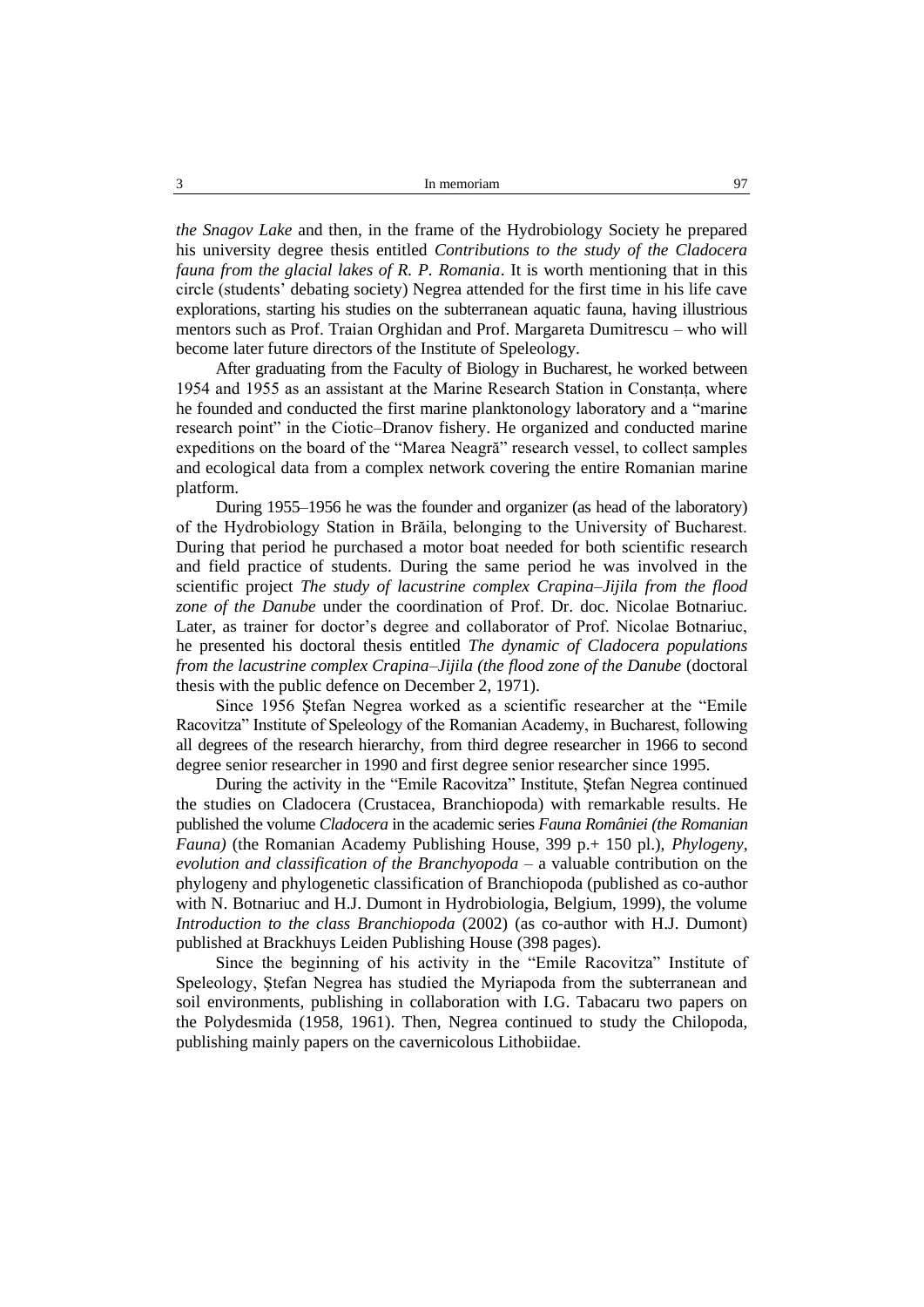The field activity of Ştefan Negrea was particularly remarkable. He participated to numerous scientific expeditions in Romania and abroad. Together with Lazare Botoşăneanu and his wife Alexandrina Negrea, he carried on scientific expeditions especially in the Banat Mountains, exhaustively exploring 241 caves. Also, he thoroughly investigated, together with T. Orghidan and D.D. Dancău, a large number of wells and water-pits from the Hateg area of the Carpathians, and together with L. Botoşăneanu, he studied the springs and the groundwater from the Romanian Plain. For a period of over 50 years Ştefan Negrea studied the Branchyopoda from the fresh, brackish or salt waters and also the Myriapoda fauna from the Palaearctic and Neotropical regions, in the research fields of ethology, ecology, biogeography, taxonomy, ontology, exploring caves from Cuba, Israel, Bulgaria, and studying specimens from all over the world. Dr. Ştefan Negrea has described over 40 new species for science (Chilopoda, Diplopoda, Cladocera).

In recognition of his scientific activity (as researcher and explorer), numerous specialists dedicated their new described species to Ştefan Negrea.

# **THE LIST OF TAXA DEDICATED TO ŞTEFAN NEGREA**

# **Dedicated genera:**

*Negreaella* Avram, 1977 (Arachnida, Opiliones) with five species: *N. fundorai* Avram, 1977, *N. palenquensis* Avram, 1977, *N. rioindiocubanicola* Avram, 1977, *N. vinai* Avram, 1977, *N. yumurensis* Avram, 1977

*Negroppia* Vasiliu et Calugar, 1977 (Arachnida, Sarcoptiformes) with the species *N. cornuta* Vasiliu & Calugar, 1977

# **Dedicated species:**

*Schendila negreai* (Darabantu & Matic, 1969) (Chilopoda, Scolopendromorpha) *Jimeneziella negreai* Avram, 1970 (Arachnida, Opiliones) *Nitocrella negreai* Petkovski, 1973 (Copepoda, Harpacticoida) *Rowlandius negreai* (Dumitresco, 1973) = *Schizomus negreai* Dumitresco, 1973 (Arachnida, Schizomida)

*Anelpistina negreai* (Wygodzinsky & Holinger, 1977) (Insecta, Thysanura) *Cubacubana negreai* Wygodzinsky & Holinger, 1977 (Insecta, Thysanura) *Tapinella negreai* (Badonnel, 1977) (Insecta, Psocoptera) *Niditinea negreai* Capuse & Georgescu, 1977 (Insecta, Lepidoptera) *Trimytantron negreai* Ardoin, 1977 (Insecta, Coleoptera, Tenebrionidae) *Pseudoalaocybites nagreai* (Osella, 1977) (Insecta, Coleoptera, Curculionidae) *Geopachyiulus negreai* Tabacaru, 1978 (Diplopoda, Julida) *Baconascia negreai* Vandel, 1981 (Isopoda, Oniscidea) *Parrapacroscia negreai* Vandel, 1981 (Isopoda, Oniscidea) *Allobophora negreai* Botea, 1983 (Annelida, Clitellata) *Tectumpilozum negreai* Feider, 1983 (Acari, Trombiculidae) *Roncus negreae* Ćurčić & Dimitrijević, 2006 (Arachnida, Pseudoscorpiones)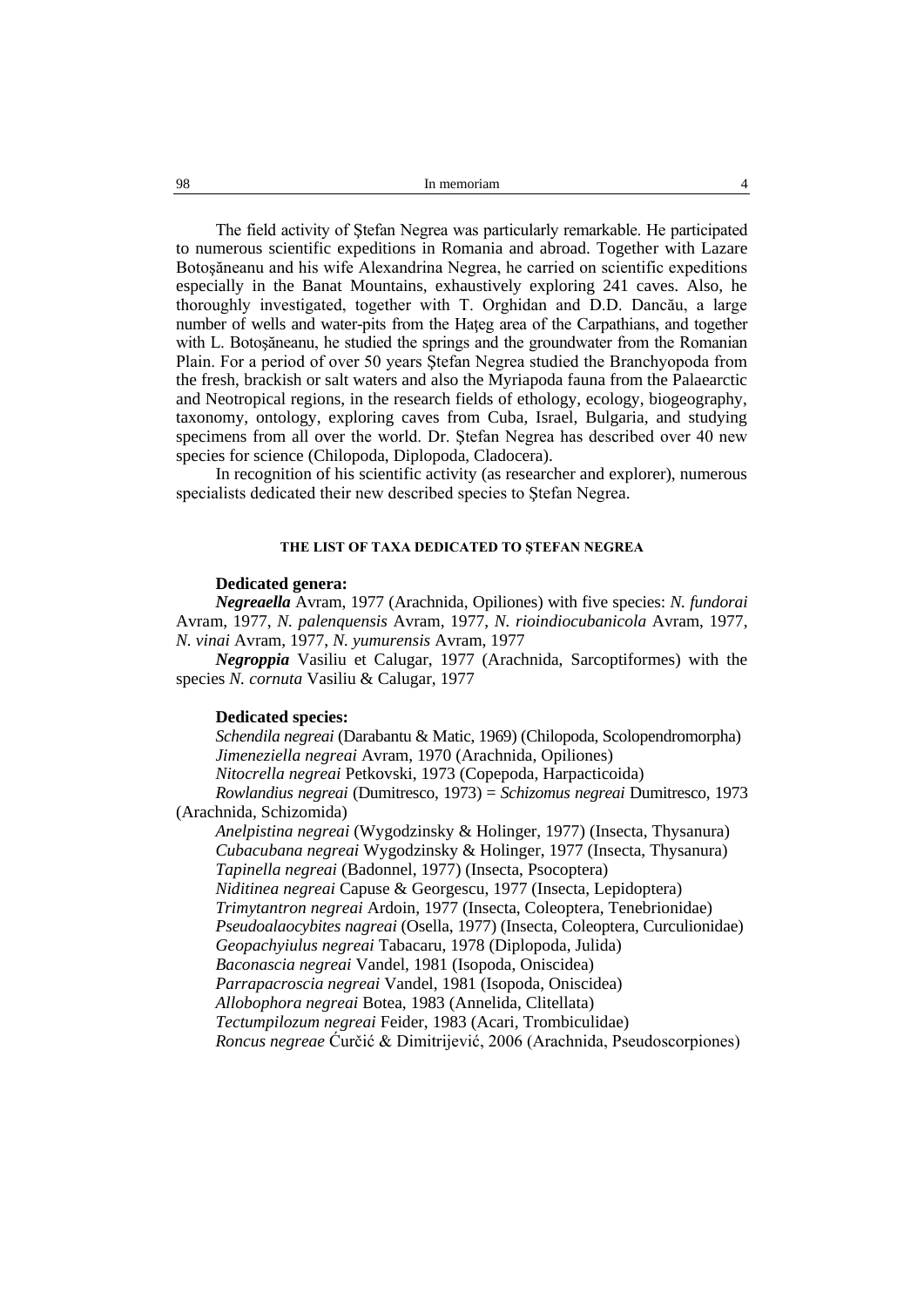In recognition of his scientific contributions, Dr. Ştefan Negrea was named a member of *The International Union of Speleology*, *International Centre of Myriapodology*, *International Society of Lymnology*, *Society of Biospeleology* (France), *Freshwater Biological Association* (England).

Dr. Ştefan Negrea was the scientific secretary of the redaction board, and then, deputy chief editor of the academic series *Fauna României*, scientific secretary of the *Romanian Committee for the History and Philosophy of Science and Technique* (CRIFST) of the Romanian Academy. He held a position in editorial committees of many journals of numerous natural history museums from Romania and honorary member of the Al.I. Cuza University in Iaşi.

Dr. Ştefan Negrea has published 343 articles and 20 books, of which we mention here the monograph *Grottes du Banat explorées de 1960 à 1962* – 201 pages (in collaboration with Lazăr Botoşăneanu and Alexandrina Negrea); *Studiul monografic al peşterilor din zona lacului de acumulare* "*Porţile de Fier*" (1964–1971). Together with V. Decu he defined the "biospelological regions" of the Romanian karst. During 1973–1983 he collaborated at the redaction of four volumes entitled *Résultats des expédition biospéologiques cubano-roumainnes a Cuba*. He also contributed, as co-author of chapters, in *Encyclopedia Biospeologica* (V. Decu and C. Juberthie Eds.). Ştefan Negrea was a trainer of the young generations of amateur speleologists, publishing popularization books of science and presenting courses of biospeleology on the Summer School at the Cloşani Station, etc.

Taking into account all these aspects, briefly presented here, we have only a "look" at the hard work, but full of passion of Dr. Ştefan Negrea – a talented writer and a good specialist in zoology, who also provided excellent drawings on the morphology of the studied species.

Young researchers, who did not know him, will be able to find in his work an example of assiduous study carried out with competence and passion. We, who knew him and collaborated with him, we will always remember him  $-$  as he was very well characterized by Prof. Constantin Motaş: "Ştefan Negrea is a naturalist by vocation and in his veins flows the restless blood of an explorer".

Today, all those who knew him and appreciated his kind and wise advice are missing him. But he was so upset by losing his beloved wife Didina (Dr. Alexandrina Negrea) who recently passed away, that he rushed to meet her again, on February 20, 2019.

*Requiem aeternam, dona ei, Domine !*

*Dumitru Murariu, Ionel G. Tabacaru, Eugen Nitzu*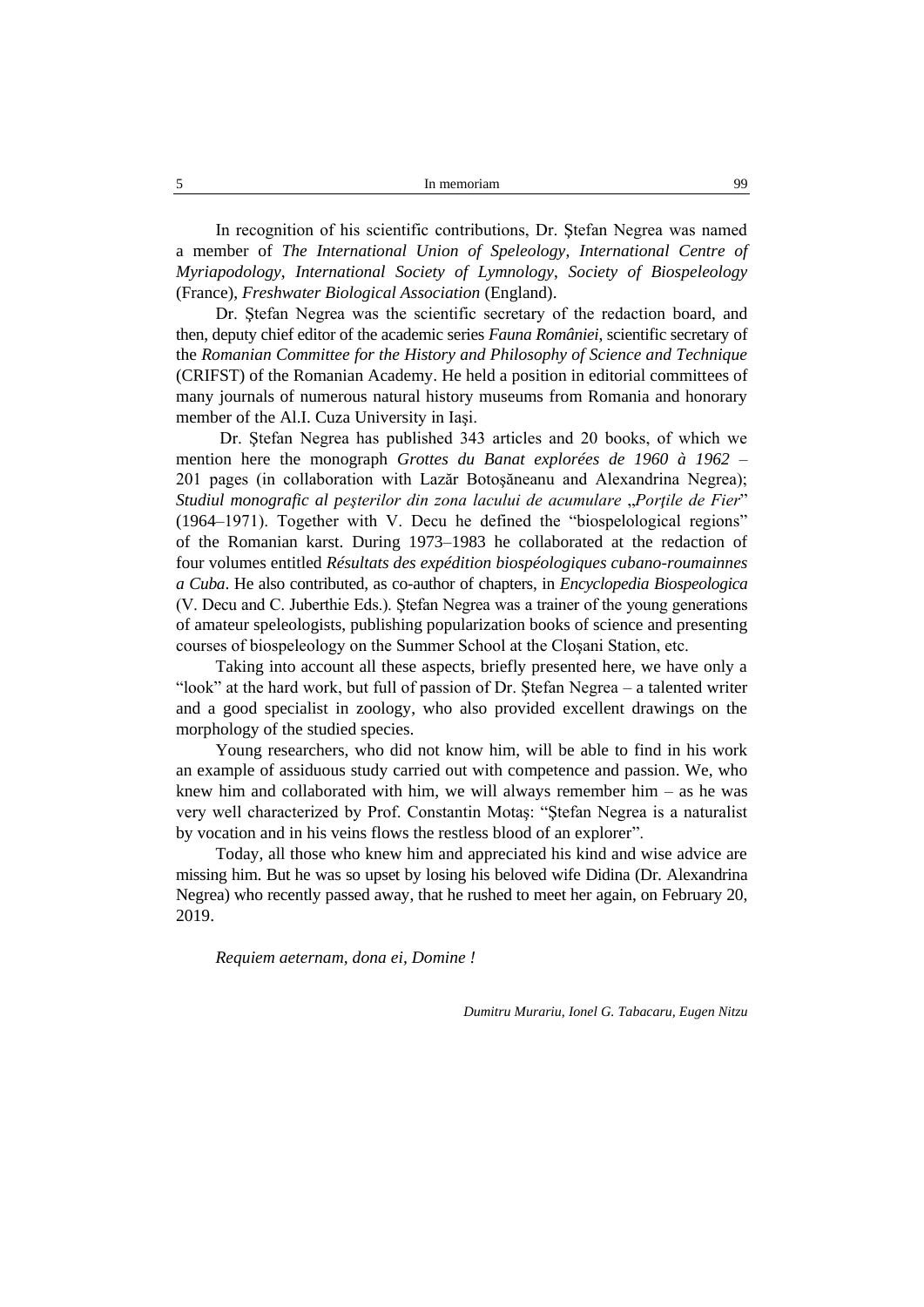# **THE LIST OF PAPERS PUBLISHED BY ŞTEFAN NEGREA (IN CHRONOLOGICAL ORDER)**

### **1956**

BELDESCU S., **NEGREA ȘT.**, ELIAN L. Stabilirea greutății medii a unor specii din zooplanctonul Mării Negre prin o nouă metodă de cântărire (R: L'établissement du poids moyen de quelques espèces du zooplancton de la Mer Noire, par une nouvelle méthode de pesage). Bul. Inst. Cercet. Pisc. Bucureşti, 15(1): 63-66.

### **1957**

**NEGREA ŞT.** Cercetări româneşti asupra planctonului Mării Negre (Recherches roumaines concernant le plancton de la Mer Noire). Anal. Rom-Sov. Bucureşti, Ser. 3, Biologie, 12(4): 129-146.

### **1958**

**NEGREA ŞT.,** TABACARU I. Noi specii de polidesmide cavernicole din R.P. Română (R: Espèces nouvelles de polydesmides cavernicoles de R.P. Roumaine). Anal. Univ. Bucureşti, Ser. Şt. Naturii, 18: 127-133.

# **1959**

- **NEGREA ŞT.** Contribution à l'étude des Cladocères des eaux roumaines de la Mer Noire. In: O. Mayer & I. Creangă (eds): Trav. Sess. Scient. (15-17 sept 1956) de la Stat. Zool. Maritime "Prof. Ioan Borcea" d'Agigea, pp. 223-258 + pl.I-VI (avec 15 figs.). Întreprinderea Poligrafică Iaşi.
- **NEGREA ŞT.,** NEGREA A., ELIAN L. Observations sur la répartition du zooplankton sur le profil est – Constanţa. In: O. Mayer & I. Creangă (eds.): Trav. Sess. Scient. (15–17 sept. 1956) de la Stat. Zool. Maritime "Prof. Ioan Borcea" d'Agigea, pp. 9-24. Întreprinderea Poligrafică Iaşi.
- BOTOŞĂNEANU L., **NEGREA ŞT.,** BURGHELE A., DANCĂU, D., DECOU V. Contributions à l'étude hydrobiologique d'une deeréa de Dobrogea: La Casimcea. Arch. Hydrobiol. Stuttgart, 55 (1):30-51.
- ORGHIDAN T., **NEGREA ŞT.** Eine neue Cladocera Form in der Rumänischen V.R.: *Macrothrix arctica* G.O. Sars var. *carpatica* n. var. Zool. Anzeiger Leipzig, 162 (5-6): 176-183.
- BOTOŞNĂNEANU L., **NEGREA ŞT.** Interesantul complex de izvoare din comuna Corbii Mari, Titu (*L'interéssante complexe de sources de la commune Corbi Mari, Titu*). Steagul Roşu, Bucureşti, an 11 (18 nov. 1959), no. 3244, p. 1.

#### **1960**

BOTNARIUC N., SPĂTARU P., NEGREA ȘT. Influența hranei asupra comportamentului față de lumină la *Daphna magna* (R: *L'influence de l'alimentation sur le comportement à la lumière chez* Daphna magna). Anal. Univ. Bucureşti, Ser. Şt. Naturii, Biologie, 24: 127-134.

- TABACARU I., **NEGREA ŞT.** Beiträge zur Revision der Gattung *Polydesmus* in der Fauna Rumäniens nebst Betrachtungen über die Polydesmidenfauna der Nachbarländer. Acta Mus. Macedonici Scient. Nat. Skopje, 8(1): 1-27.
- SICART M., BOTOŞĂNEANU L., **NEGREA ŞT.** Recoltes de Culicines de la plaine de Valachie (Danube inférieur). Bull. Soc. Hist. Nat., Toulouse, 96 (3-4): 271-272.
- BOTOŞĂNEANU L., **NEGREA ŞT.** Une oasis aquatique à faune relique dans la Plaine du Danube inférieur. Hydrobiologia, Acta Hydrob. Hydrogr. Protist., den Haag, 18(3): 199-218.
- BOTOŞĂNEANU L., **NEGREA ŞT.** Rodnykovyi kompleks v Corbii Ciungi relictovyi vodnyi oazis v rumynskoi ravinine. Biull. Nauc. Inf., Ser. Est. Nauk, Rum – Sov. Nauk Inst., Bucureşti, 2:85-88.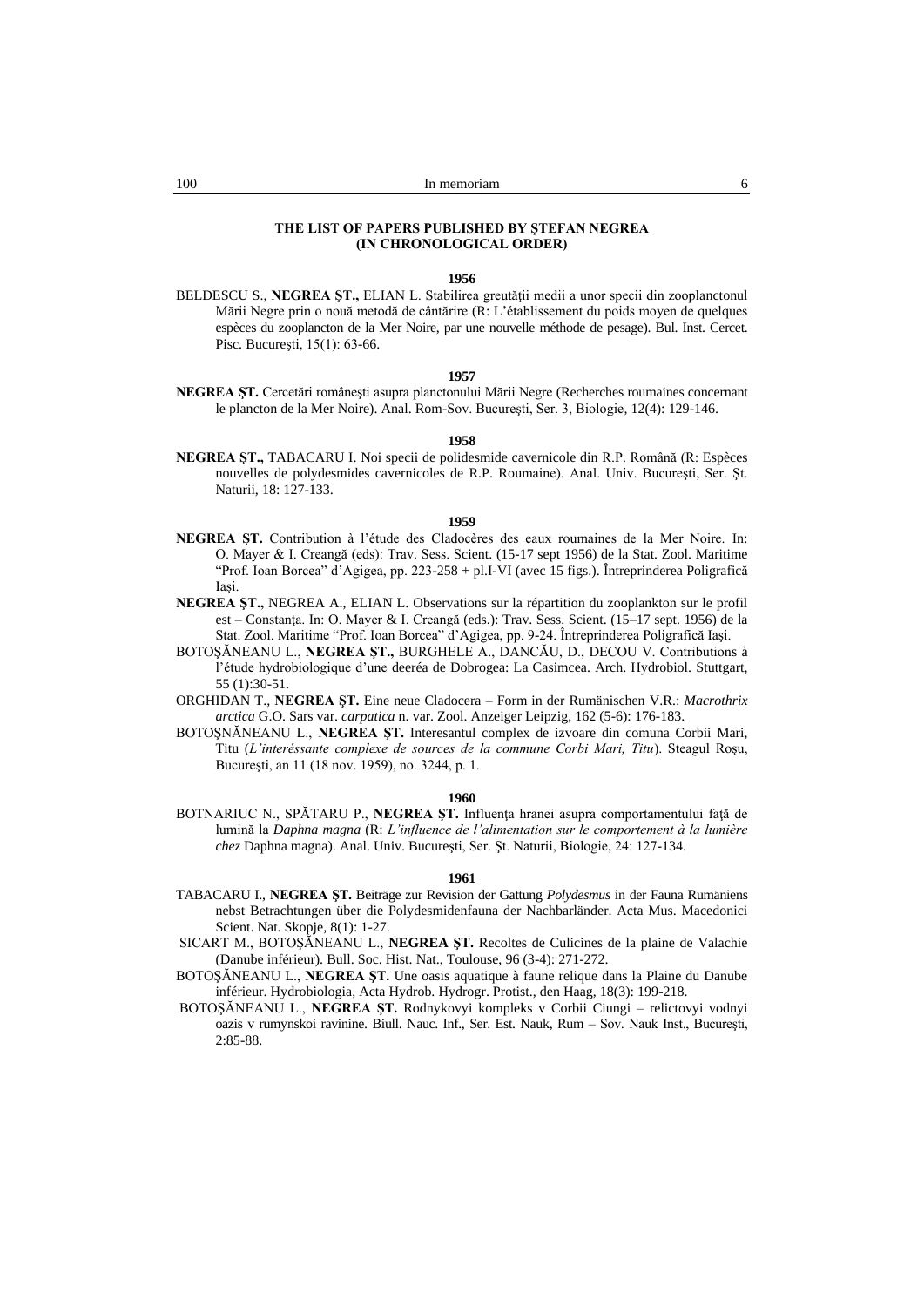- BOTOŞĂNEANU L., **NEGREA ŞT.** Complexul de izvoare de la Corbii Ciungi oază acvatică relictă în Câmpia Română (R: *Le complexe de sources de Corbii-Ciungi – oasis aquatique relique dans la Plaine Roumaine*). Ocrotirea Naturii, Bul. Comis. Ocrot. Monum. Nat., Bucureşti,  $6: 93-110$
- MOTAŞ C., BOTOŞĂNEANU L., **NEGREA ŞT.** Cercetări asupra biologiei izvoarelor şi apelor freatice din partea centrală a Câmpiei Române (*Recherches sur la biologie des sources et des eaux phréatiques de la partie centrale de la Plaine Roumaine*). Editura Academiei R.P. Române, Bucureşti, 366 pp.
- MOTAŞ C., BOTOŞĂNEANU L., **NEGREA ŞT.** Recherches sur la biologie des sources et des eaux phréatiques de la partie centrale de la Plaine Roumaine. Editura Academiei R.P. Române, Bucureşti, 11 pp.
- MOTAŞ C., BOTOŞĂNEANU L., **NEGREA ŞT.** Issledovaniia otnositelino biologhii istocinicov i gruntovyh vod tzentralnoi ciasti Rumanskoi Ravininy. Editura Academiei R.P. Române, Bucureşti, 12 pp.
- BOTOŞĂNEANU L., **NEGREA ŞT.** Cercetări despre apele subterane şi izvoarele din regiunea Bucureşti (*Recherches sur les eaux souterraines et les sources de la région Bucarest*). Steagul Roşu, Bucureşti, an. 14 (19 iul. 1962), no. 4072, p.1.
- BOTOŞĂNEANU L., **NEGREA ŞT.** Banater Bergland reich an Schluchten und Hohlen. Neuer Weg, Bucureşti, an 14 (9 sept. 1962), no. 4157, p. 1.
- **NEGREA ŞT.** *Harpolithobius oltenicus* n.sp., un nou chilopod cavernicol din R.P. Română **(**Harpolithobius oltenicus *n.sp., un nouveau chilopode cavernicole dans la R. S. Roumaine*). Com. Acad. R.P. Române, Bucureşti, 12(11): 1191-1199.
- MATIC Z., **NEGREA ŞT.,** PRUNESCU C. *Lithobius decapolitus* n.sp., un nou chilopod cavernicol din R.P. Română (Lithobius decapolitus *n.sp., un nouveau chilopode cavernicole de la R.P. Roumaine*). Com. Acad. R.P. Române, Bucureşti, 12(12): 1307-1317.
- **NEGREA ŞT.** Conspectul faunistic şi chorologic al cladocerilor (Crustacea, Cladocera) din R.P. Română (R: *Vue d'ensemble faunistique et chorologique sur les cladocères (Crustacea, Cladocera) de la R.P. Roumaine*). In: A Săvulescu et al. (Eds): Probleme de Biologie, pp. 403-511.

### **1963**

- **NEGREA ŞT.** Explorare în necunoscut (*Exploration dans l'inconnu*). Magazin, Bucureşti, an 7 (28 sept. 1963), no. 312, pp. 1-3.
- **NEGREA ŞT**. Contribuţii la studiul litobiidelor din peşterile din R.P. Română (R: *Contribution à l'étude des Lithobiidae des grottes de la R.P. Roumanie*). Lucr. Inst. Speol. "E. Racovitza", Bucureşti, 1-2 (1962–1963): 401-435.
- BOTNARIUC N., NEGREA A., **NEGREA ŞT.** Observaţii asupra biologiei speciei *Fagotia esperi*  (Fér.) din complexul de bălţi Crapina-Jijila (R: *Observations on the biology of* Fagotia esperi *Fér of the Crepina-Jijila complex of pools*). Soc. Şt. Nat. Geogr. R.P. Română, Bucureşti, Com. Zool., 2: 9-19.

- **NEGREA ŞT.** Câteva aspecte ale studiului cladocerilor (Crustacea, Cladocera) din complexul de bălţi Crepina-Jijila (R: *Beitrag zum Studium der Kladozeren (Crustacea, Cladocera) im Flachseekomplex Crapina-Jijila*). Hidrobiologia, Bucureşti, 5: 137-156.
- **NEGREA ŞT.** Les Lithobiides (Chilopoda, Lithobiidae) des grottes de Roumanie. Vest. Spol. Zool. (Acta Soc. Zool. Bohemoslov.), Praha, 28(4):338-341.
- **NEGREA ŞT.** Observaţii asupra variaţiei caracterelor şi dezvoltării postembrionare la unele Lithobiidae (Chilopoda) din peşterile R.P. Române. (R: *Observations sur la variation des caractères et sur le développement postembryonnaire de certains Lithobiidae (Chilopoda) des grottes de Roumanie*). Lucr. Inst. Spéol. "E. Racoviţă", Bucureşti, 3: 341-360.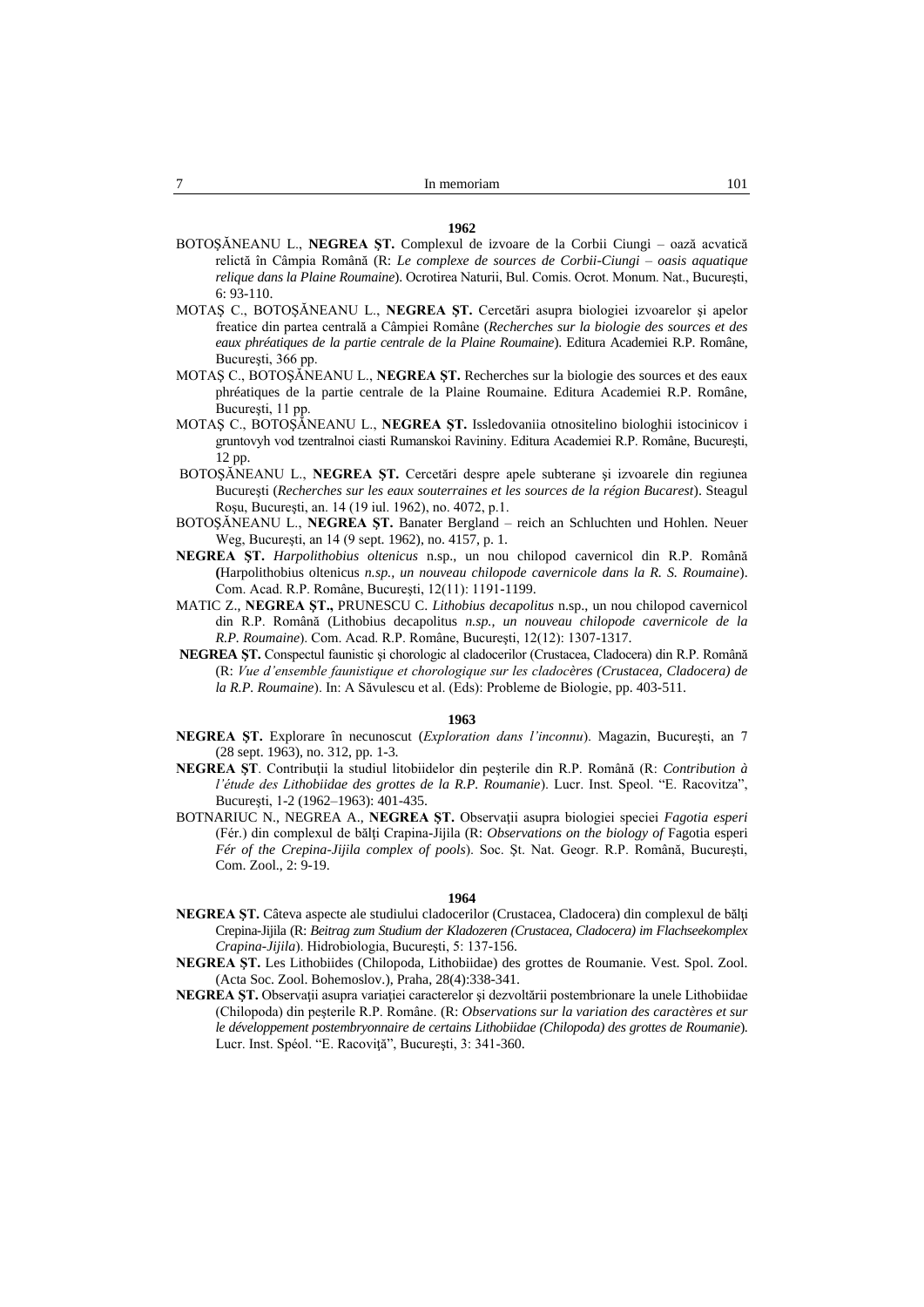- MORDUCHAI-BOLTOVSKOI F.D., **NEGREA ŞT.** Date noi asupra poliphemidelor caspice din bazinele Dunării şi Niprului (*Nouvelles donées sur les polyphémides caspiens des bassins du Danube et du Dniéper*). Stud. Cerc. Biol., Acad. R.P. Roumaine, Bucureşti, Ser. Zool., 17(1): 29-38.
- MORDUCHAJ-BOLTOVSKOJ F.D., **NEGREA ŞT.** Nouvelles donées sur les polyphémides caspiens des bassins du Danube et du Dniéper.Vest. Spol. Zool (Acta Soc. Zool. Bohemoslov.), Praha, 29(3): 197-204.
- **NEGREA ŞT**., NEGREA A., SENCU V., BOTOŞĂNEANU L. Grottes du Banat (Roumanie) explorées en 1963. Int. Journ. Speleol., Weinheim, 1(4): 397-439.
- BOTOŞĂNEANU L., NEGREA A., **NEGREA ŞT.** Colorări cu fluoresceină în carstul din zona Reşiţa – Moldova Nouă (Banat). (R: *Essais de coloration à la fluorescéine dans la zone karstique Reşiţa – Moldova Nouă (Banat)*). Lucr. Inst. Speol. "E. Racoviţă", Bucureşti, 4: 117-125.
- DECU V., **NEGREA ŞT.** Bibliographia Biospeologica Romanica (1937–1963) (avec un résumé en français). Lucr. Inst. Speol. "E. Racovită", București, 4:299-309.
- **NEGREA ŞT.** Date noi asupra litobiidelor (Chilopoda) cavernicole din România (R: *Nouvelles donées sur les Lithobiidae (Chilopoda) cavernicoles de la Roumanie*). Lucr. Inst. Speol. "E. Racoviţă", Bucureşti, 4: 155-169.
- **NEGREA ŞT.** Contribution à l'étude des Lithobiidae (Chilopoda) de Bulgarie. Fragm. Balc. Mus. Macedonici Sci. Nat., Skopje, 5(14):91-104.

- **NEGREA ŞT.** Autokölogische Untersuchungen über die Cladocerenfauna des Uberschwemmungsgebietes der Donau (im Crapina – Jijila Flachseenkomplex). Arch. Hydrobiol., Stuttgart, Supl. 30 (Donauforsch. II), 2: 115-160.
- **NEGREA ST.** Contributii critice la cunoasterea cladocerilor (Crustacea) din Transilvania existenti în colecţia lui E. Daday (1884) din Cluj (*Contributions critiques à la connaissance des Cladocères (Crustacea) de Transylvanie présents dans la collection de E. Daday (1884) de Cluj*). Stud. Cerc. Biol., Cluj, Ser. Zool., 18(4): 305-313.
- **NEGREA ŞT.** Litobiidele (Chilopoda, Lithobiidae) din peşterile României (R: Les lithobiides (Chilopoda, Lithobiidae) des grottes de Roumanie). Lucr. Inst. Speol. "E. Racoviţă", Bucureşti, 5: 141-158.
- MATIC Z., **NEGREA ŞT.** Contribuţie la studiul Scutigeromorfelor şi Scolopendromorfelor (Chilopoda) din România (R: *Contribution à l'étude des scutigéromorphes et scolopendromporphes (Chilopoda) de Roumanie*). Lucr. Inst. Speol. "E. Racoviţă", Bucureşti, 5: 159-167.
- MATIC Z., **NEGREA ŞT.** Nouvelles espèces de Lithobiidae (Chilopoda, Lithobiomorpha) de Roumanie. Fragm. Balcanica Mus. Macedonici Sci. Nat., Skopje, 6(3): 33-47.

- MATIC Z., NEGREA ST. Contributie la studiul litobiidelor (Chilopoda) endogee din România (R: Contribution à l'étude des lithobiides (Chilopoda) endogés de Roumanie. Lucr. Inst. Speol. "E. Racovită", București, 6: 149-163.
- NEGREA A., BOTOŞĂNEANU L., **NEGREA ŞT.** Documents pour servir à la connaissance de la faune des mamifères des grottes du Banat (Roumanie). Int. Journ. Speleol., Lehre, 2(4): 341-353.
- BOTOŞĂNEANU L., **NEGREA ŞT.** Addenda et corrigenda pour les documents 4 et 5 elaborés par la Commission des grottes les plus longues et des gouffres les plus profonds du monde. Rass. Speleol. Italiana, Roma, 19(1-2): 88-89.
- BOTOŞĂNEANU L., NEGREA A., **NEGREA ŞT.,** DECOU A., DECOU V., BLEAHU M. Recherches sur les grottes du Banat et d'Oltenie (Roumanie, 1959–1962). Préface de A. Vandel. Avant – propos de C. Motaş et Val. Puşcariu. Editions du Centre National de la Recherche Scientifique, Paris, 397 pp.
- **NEGREA ŞT.,** PRUNESCU C., <*Z. Matic* Chilopoda Anamorpha dans "Fauna R.S. Romania", Ed. Academiei, Bucarest, 1966, VI-e vol., fasc.1, 268 pp., 101 figures> (*recenzie*). Rev. Roum. Biol-Zool., Bucureşti, 12(6): 392-393.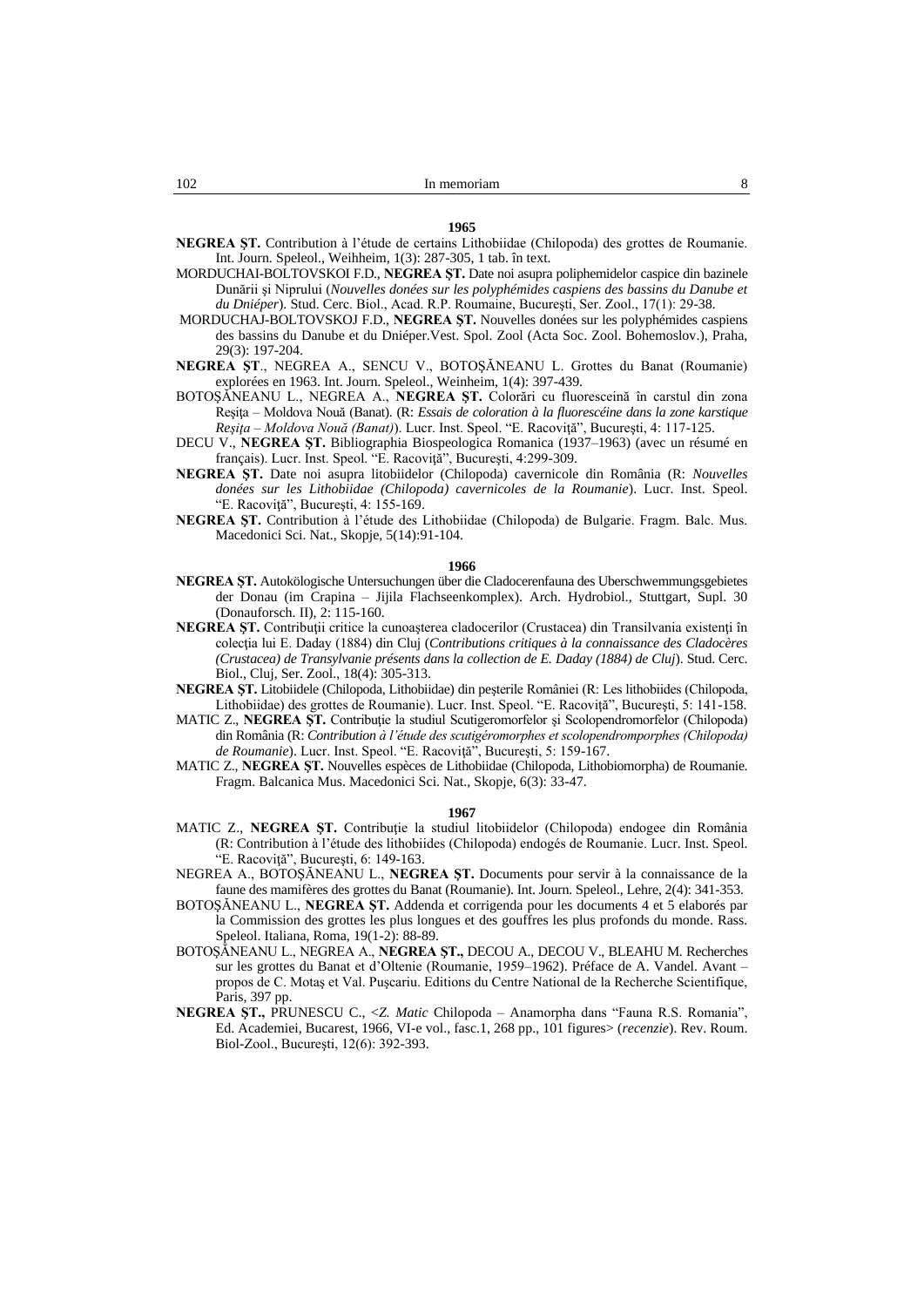- **NEGREA ŞT.,** NEGREA A. Contribuţie la studiul asociaţiei parietale a peşterilor din Banat (*Contribution à l'étude de l'association parietale des grottes du Banat*). Lucr. Inst. Speol. "E. Racovită", București, 7:79-148.
- BOTOŞĂNEANU L., **NEGREA ŞT.** Drumeţind prin Munţii Banatului (*Voyageant parmi les Montagnes du Banat*). Editura C.N.E.F.S., Bucureşti, 237 pp.

- BOTOŞĂNEANU L., **NEGREA ŞT.** Cheile Nerei (*Les gorges de la Nera*). Ocrotirea Naturii, Bul. Comis. Ocrot. Monum. Nat., Bucureşti, 13(1): 41-50.
- **NEGREA ŞT.**, NEGREA A. Peşterile din Defileul Dunării (*Les grottes du défilé du Danube*). Lucr. Inst. Speol. "E. Racoviţă", Bucureşti, 8: 25-50.
- DĂRĂBANŢU C., MATIC Z., **NEGREA ŞT.** Contribuţie la studiul geofilomorfelor (Chilopoda) endogee din România (*Contribution à l'étude des Géophilomorphes (Chilopoda) endogés de Roumanie*). Lucr. Inst. Speol. "E. Racoviţă", Bucureşti, 8: 147-160.
- DECU V., **NEGREA ŞT**. Viaţa animală din domeniul subteran. Domeniul subteran terestru (*La vie animale dans le domain souterrain. Le domaine souterrain terrestre*). In: R. Călinescu (ed.): Biogeografia României, pp. 283-354. Editura Ştiinţifică, Bucureşti.
- SPĂTARU P., **NEGREA ȘT**. Rolul cladocerilor în hrana peștilor din complexul de bălți Crapina-Jijila (zona inundabilă a Dunării) (*Le rôle des Cladocères dans la nourriture des poissons du complexe lacustre Crapina-Jijila (zone inondable du Danube*)). Bul. Inst. Cercet. Proiect. Piscicole, Bucureşti, 28(3): 15-22.
- DECOU V., **NEGREA ŞT.** Aperçu zoogeographique sur la faune cavernicole terrestre de Roumanie. Acta Zool.Cracov., Krakow, 14(7): 471-545.

### **1970**

- **NEGREA ŞT.,** DECU V. Cueva de los Majaes sau infernul lui Dante (*La grotte des serpents ou l'enfer de Dante*). Magazin, Bucureşti, an 14 (24 ian. 1970), no 642, p. 3.
- DECU V., **NEGREA ŞT.** Naturalişti români în Cuba (Naturalistes roumains en Cuba). Magazin, Bucureşti, an 14 (6 iun. 1970), no. 661, p. 5.
- BOTOŞĂNEANU L., **NEGREA ŞT**. Un monument al naturii pe teritoriul judeţului Dâmboviţa: izvoarele de la Corbii Ciungi (*Un monument de la nature sur le territoire du district Dâmboviţa: les sources de Corbii Ciungi*). Dâmboviţa, Târgovişte, iunie 1970, p. 1.
- **NEGREA ŞT.** Aperçu sur les chilopodes cavernicole de Roumanie. Bull. Mus. Nat. Hist. Natr., Paris, 2 e sér., 41 (suppl. 2): 102-107.
- MATIC Z., **NEGREA ŞT.,** PRUNESCO C. Considerations zoogéographiques sur la faune des chilopodes de Roumanie. Bull. Mus. Nat. Hist. Natr. Paris, 2 e sér, 41 (suppl 2): 96-101.
- **NEGREA ŞT.,** DĂRĂBANŢU C., MATIC Z. Contribution à l'étude des géophilomorphes (Chilopoda) cavernicoles de Roumanie. In: T. Orghidan et al. (eds): Livre du centenaire Emile G. Racovitza 1868–1968, pp. 411-420. Editura Academiei R. S. România, Bucureşti.
- ORGHIDAN T., **NEGREA ŞT.** Quelques Cladocères des eaux souterraines et épigées de Cuba. Trav. Inst. Speol "E. Racovitza", Bucureşti, 9: 113-120.
- SENCU V., **NEGREA ŞT.** Peştera Racoviţă (La grotte Racovitza). Ocrotirea Naturii, Bul. Comis. Ocrot. Monum. Naturii, Bucureşti, 14(2): 195-201.

- SENCO V., **NEGREA ŞT.,** NEGREA A., BOTOŞĂNEANU L. Grottes explorées dans le bassin du Caraş (Banat, Roumanie). Trav. Inst. Speol "E. Racovitza", Bucureşti, 10: 43-70.
- NEGREA A., **NEGREA ŞT**. Sur la synusie du guano des grottes du Banat (Roumanie). Trav. Inst. Speol. "E. Racovitza", Bucureşti, 10: 81-122.
- **NEGREA ŞT.** *Lithobius (Monotarsobius) taschevi* Matic & Golemansky est un synonyme de *Lithobius (Monotarsobius) beroni* Negrea (Chilopoda, Lithobiomorpha). Trav. Inst. Speol. "E. Racovitza", Bucureşti, 10: 231-233.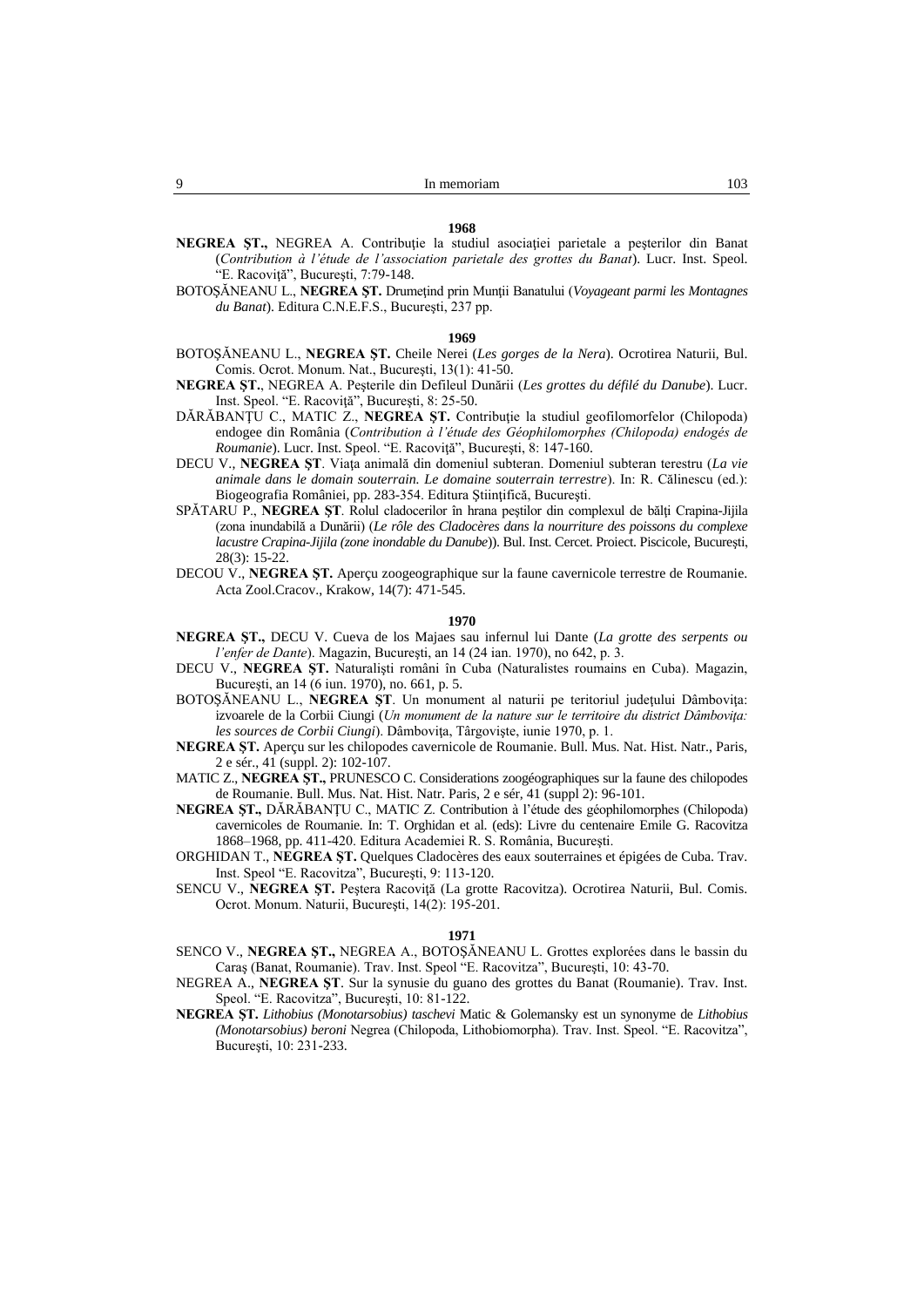| In memoriam |
|-------------|
|             |

- DECOU V., **NEGREA ŞT.,** RACOVITZA GH., FUNDORA MARTINEZ C. Première expedition biospéologique cubano-roumaine à Cuba (1969). Quelques observations sur les stations terrestres prospectées. Trav. Inst. Speol. "E. Racovitza", Bucureşti, 10: 71-79.
- **NEGREA ŞT.** Dinamica populaţiilor de cladoceri din complexul de bălţi Crapina-Jijila (zona inundabilă a Dunării). (*La dinamique des populations de cladocères du complexe de lacs Crapina-Jijila (zone inondable du Danube*)*.* Fac. Biologie, Univ. Bucureşti, 71 pp + 6 tab. + 22 fig. orig. Tipografia Universităţii din Bucureşti.

- **NEGREA ŞT.,** NEGREA A. Recherches sur l'association pariétale des grottes du Banat (Roumanie). Acta Zool. Cracoviensia, Krakow, 17(3): 45-96.
- **NEGREA ŞT. <** *Vasile Decu* et *R. Ginet*: Lumea subterană (Le monde souterrain). Editura Ştiinţifică, Bucarest, 1971, 227 pp., 22 fig., 18 pl. > (*review*). Trav. Inst. Speol. "E. Racoviţă", Bucureşti, 11: 394-396.
- VULCĂNESCU R. (co-ordinator), ORGHIDAN T. şi **NEGREA ŞT.** (in the Editorial Board for speleology) et al. The "Iron Gate" Complex Atlas, 275 pp., 90 cartograms and 70 figs in text. Editura Academiei R.S. România, Bucureşti.
- BOTOŞĂNEANU L., **NEGREA ŞT.** Surveyed caves. In: R. Vulcănescu et al. (eds): The "Iron Gate" Complex Atlas, p. 35 (cartogram XVII) + p. 164 (text). Editura Academiei R.S. România, Bucureşti.
- NEGREA A., **NEGREA ŞT**. Biospeleological zones and cave fauna. In: R. Vulcănescu et al. (eds): The "Iron Gate" Complex Atlas, p. 36 (cartogram XVIII) + p. 164-165 (text). Editura Academiei R.S. România, Bucureşti.

- ORGHIDAN T., NUNEZ JIMENEZ A., BOTOŞĂNEANU L., DECOU V., **NEGREA ŞT.,** VINA BAYES N. (eds). Résultats des expéditions biospéologiques cubano-roumaines à Cuba, vol. 1, 424 pp.
- BOTOŞĂNEANU L., DECOU V., **NEGREA ŞT.** La situation des matériaux recueillis en 1969 et 1970 par les missions cubano-roumaines à Cuba, In: T. Orghidan et al. (Eds.): Résult. expéd. biospeol. cubano-roumaines à Cuba, 1: 13-18. Editura Academiei R. S. România, Bucureşti.
- NUNEZ JIMENEZ A., DECOU V., **NEGREA ŞT.,** FUNDORA MARTINEZ C. Première expedition biospéologique cubano-roumaine à Cuba (1969). Présentation sommaire des stations prospectées pour la faune terrestre. In: T. Orghidan et al. (Eds.): Résult. expéd. biospeol. cubano-roumaines à Cuba, 1: 21-42. Editura Acad. R.S. România, Bucureşti.
- ORGHIDAN T., **NEGREA ŞT.** Cladocères des eaux souterraines et épigées de Cuba (II). In: T. Orghidan et al. (Eds.): Résult. expéd. biospéol. cubano-roumaines à Cuba, 1: 105-115, 7 fig. în text. Editura Acad. R.S. România, Bucureşti.
- **NEGREA ŞT.,** MATIC Z., FUNDORA MARTINEZ C. Recherches sur les Chilopodes hypogés de Cuba (I)**.** In: T. Orghidan et al. (Eds.): Résult. expéd. biospeol. cubano-roumaines à Cuba, 1: 233-239, 8 fig în text. Editura Acad. R.S. România, Bucureşti.
- NUNEZ JIMENEZ A., FUNDORA C., DECU V., **NEGREA ŞT.** Primera expedicion biospeleologica cubano-rumana en Cuba (1969). Presentacion de las estaciones terrestres estudiadas. Acad. de Ciencias de Cuba, Serie Espeleologica y Carsologica, La Habana, 49: 1-48.
- DECU V., **NEGREA ŞT.,** RACOVIŢĂ GH., FUNDORA C. Algunas observaciones sobre las estaciones terrestres estudiadas. Acad. Ciencias de Cuba, Serie Espeleologica y Carsologica, La Habana, 50: 1-10.
- MATIC Z., **NEGREA ŞT.** Nouvelles données sur les espèces de Monotarsobius (Chilopoda, Lithobiomorpha) de Roumanie. In: T. Orghidan et al (Eds.) Livre du cinquatenaire de l'Institut de Spéologie "Emile Racovitza", pp. 313-322.
- **NEGREA ŞT.,** MATIC Z. Chilopodes cavernicoles et endogés de l'ile de Majorque. Mission biospéologique Constantin Drăgan (1970–1971). Boletin Soc. Hist. Nat. Baleares, Palma de Mallorca, 18: 21-38.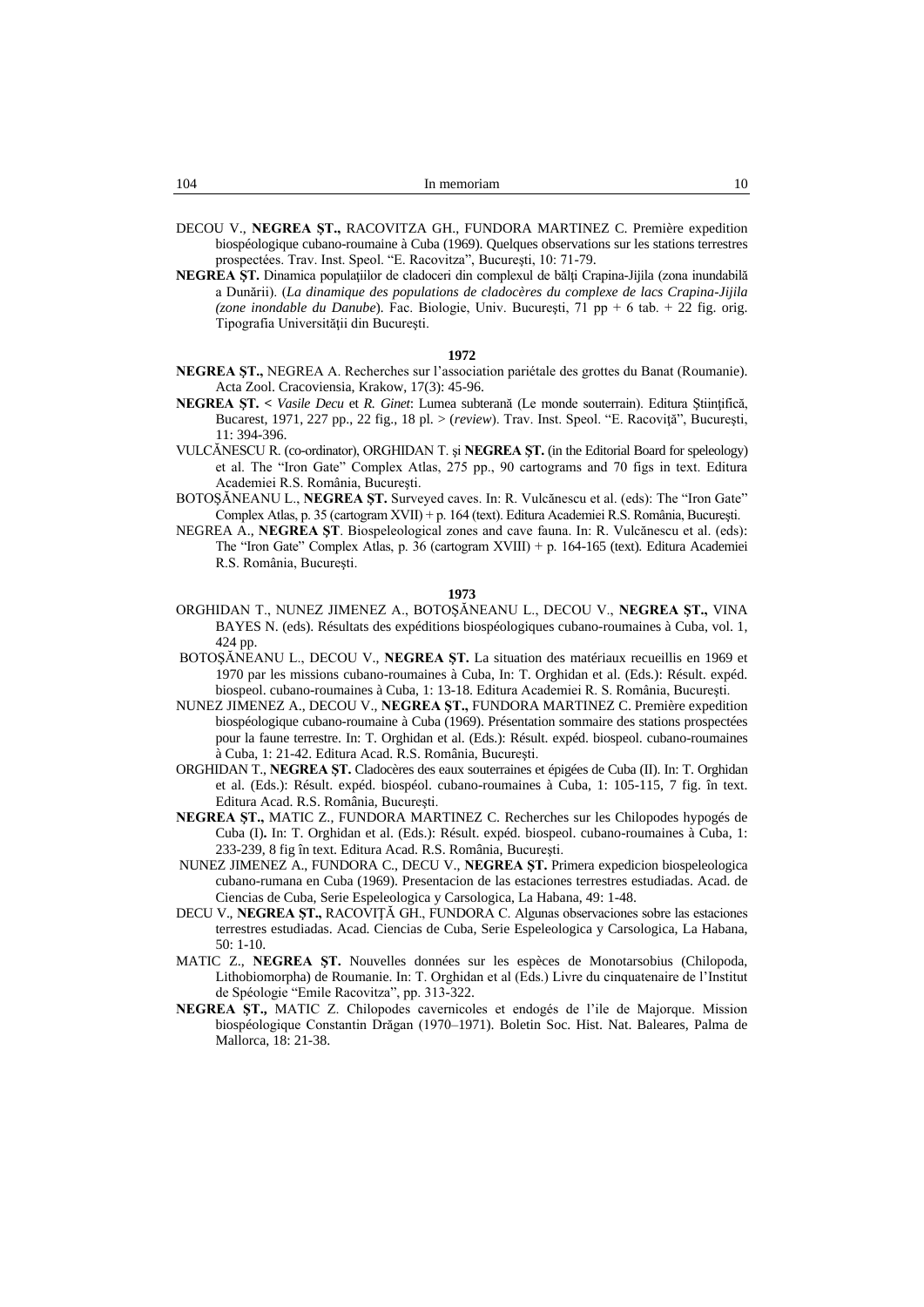- **NEGREA ŞT.** <*Vasile Decu* et *René Ginet* "Lumea subterană" (*Le monde souterrain*). Editura Ştiinţifică, Bucureşti, 1971, 277 pp., 22 fig., 18 pl. > (*review*). Ann. Spéléol., Paris, 29(2): 265-266.
- **NEGREA ŞT.** Peştera Ponorici-Cioclovina cu Apă (*La grotte Ponorici-Cioclovina cu Apă*). Bul Club. Speol. "E. Racoviţă", Bucureşti, 3: 26-35.
- DECOU V., NEGREA A., **NEGREA ŞT.** Une oasis biospéologique tropicale développée dans une région tempérée: "Peştera lui Adam" de Băile Herculane (Carpates Méridionales, Roumanie). Trav. Inst. Spéol. "E. Racovitza", Bucureşti, 13: 81-103.

### **1975**

- **NEGREA ŞT.** Clef dichotomique pour les principales espèces de Cladocères (Crustacea: Cladocera) de Roumanie. Trav. Station "Stejarul", Limnologie, vol. 1977-1975.
- **NEGREA ŞT.,** NEGREA A. Ecologia populaţiilor de cladoceri şi gasteropode din zona inundabilă a Dunării (R: *L'écologie des populations de Cladocères et Gasteropodes de la zone inondable du Danube*). Editura Acad. R.S. România, Bucureşti, 232 pp.
- **NEGREA ŞT.** <*Mircea Tufescu*, Populaţiile de foraminifere din apele litorale româneşti (*Les populations des foraminifères des eaux littorales roumaines*). Editura Acad. R.S. România, Bucureşti, 1974, 176 pp., 70 fig. > (*review*). Rev. Roum. Biol. – Biol. Anim., Bucureşti, 20(4): 291.

# **1976**

- **NEGREA ŞT.** < Seria monografică "Porţile de Fier" (*La série monographique "Les Portes de Fer"*. Ed. Academiei, Bucarest> (*review*). Trav. Inst. Spéol "E. Racovitza", Bucureşti, 15: 247-248.
- BLEAHU M., DECU V., **NEGREA ŞT.,** PLEŞA C., POVARĂ I., VIEHMANN I. Peşteri din România (*Les grottes de Roumanie*). Editura Ştiinţifică şi Enciclopedică, Bucureşti, 415 pp.
- **NEGREA ŞT.,** NEGREA A. Ecologie des populations de Cladocères et Gastéropodes de la zone inondable du Danube. Bulletin d'Ecologie, Ed. Masson, Paris, 7(2): 246-251.
- BOTOŞĂNEANU L., **NEGREA ŞT.** Drumeţind prin Munţii Banatului (*Voyageant parmi les Montagnes du Banat*). Ediţia a II a îmbunătăţită şi adăugită. Editura Sport-Turism, Bucureşti, 234 pp.

- ORGHIDAN T., NUNEZ JIMENEZ A., DECOU V., **NEGREA ŞT.,** VINA BAYES N (eds) Résultats des expéditions biospéologiques cubano-roumaines à Cuba, vol. 2, 420 pp., 15 photos hors texte. Editura Academiei R. S. România, Bucureşti.
- BOTOŞĂNEANU L., DECOU V., **NEGREA ŞT.** La situation des matériaux zoologiques recueillis en 1969, 1970 et 1973 par les expéditions biospéologiques cubano-roumaines à Cuba. In: T. Orghidan et al. (eds): Résult. expéd. biospéol. cubano-roumaines à Cuba, 2:11-14. Edit. Acad. R.S. România, Bucureşti.
- ORGHIDAN T., **NEGREA ŞT.,** VINA BAYES N. Deuxième expédition biospéologique cubanoroumaine à Cuba (1973). Présentation sommaire des stations terrestres et aquatiques prospectées. In: T. Orghidan et al (eds): Résult. expéd. biospéol. cubano-roumaines à Cuba, 2:15-40, 1 fig. în text. Edit. Acad. R.S. România, Bucureşti.
- MATIC Z., **NEGREA ŞT.,** FUNDORA MARTINEZ C. Recherches sur les Chilopodes hypogés de Cuba (II). In: T. Orghidan et al. (eds.). Résult. expéd. biospéol. cubano-roumaines à Cuba, 2:277-301. Edit. Acad. R.S. România, Bucureşti.
- **NEGREA ŞT.** Considérations écologiques et biogéographiques, sur les Chilopodes de Cuba. In: T. Orghidan et al. (eds.) Résult. expéd. biospéol. cubano-roumaines à Cuba, 2:303-312. Edit. Acad. R.S. România, Bucureşti.
- WÜRMLI M., **NEGREA ŞT.** Les Scutigéromorphes de l'île de Cuba (Chilopoda: Scutigeromorpha). Fragmenta Faunistica, Warszawa, 23(7): 75-81.
- **NEGREA ŞT.,** PÂRVU C. Studiul cladocerilor din mlaştinile Bâlbâitoarea, Stegardin şi Făget (R: Das Studium der Cladoceren der Sümpfe Bâlbâitoarea, Stegardin und Făget). Hidrobiologia, Bucureşti, 15: 193-204.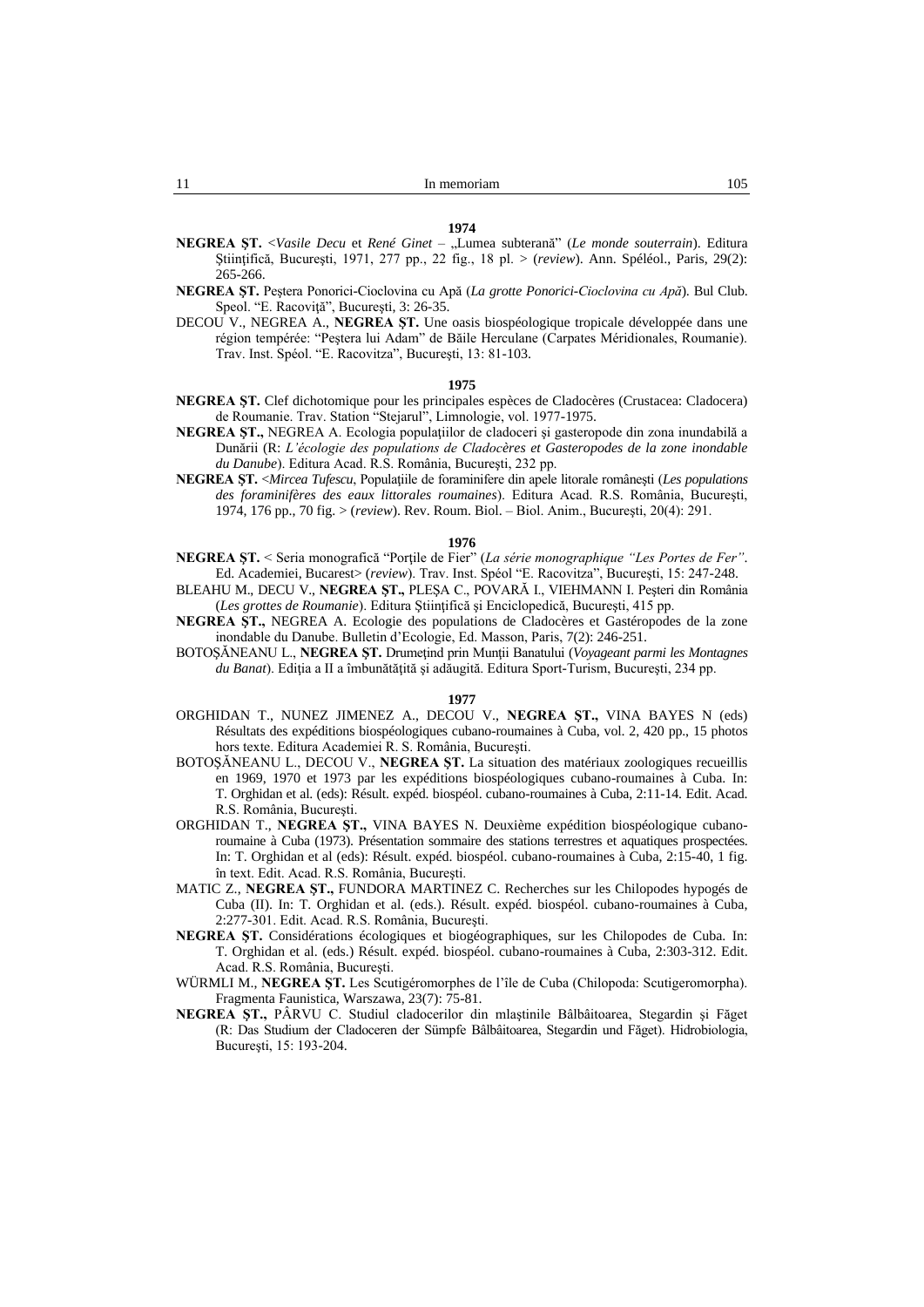**NEGREA ŞT.,** NEGREA A. Sur les associations de planches des grottes du Banat (Roumanie). Trav. Inst. Spéol. "E. Racovitza", Bucureşti, 16: 99-139.

### **1978**

- **NEGREA ŞT.** Sur l'origine des espèces cavernicoles et endogées de chilopodes de Cuba. Abh. Verh. Naturwiss. Ver., Hamburg, (N.F.) 21/22: 161-165.
- NEGREA A., **NEGREA ŞT.** Sur l'écologie et l'origine des populations cavernicoles terrestres du Défilé du Danube. Trav. Mus. Hist. Nat. "Grigore Antipa", Bucureşti, 19: 349-351.
- PÂRVU C., GODEANU S., **NEGREA ŞT.** Studiul calitativ şi cantitativ al faunei din mlaştina Benii V (Subcarpaţii de Curbură). (*L'étude qualitative et quantitative de la faune de marais Benii V (Sous Carpates de Courbure)*). Stud. Cerc. Biol., Ser. Biol. Anim., Acad. R.S. România, Bucureşti, 30(2): 149-153.
- NEGREA A., **NEGREA ŞT.** Consideraţii ecologice şi biogeografice asupra faunei cavernicole terestre din Banat. (*Considerations écologiques et biogeographiques sur la faune cavernicole terrestre du Banat*). Banatica, caiet de Şt. Naturale, Reşiţa, 7: 225-247.

#### **1979**

- ORGHIDAN T., **NEGREA ŞT.** (Eds.) Speologia. In: Şt. Milcu et al. (coord.): Seria monografică a Grupului de cercetări complexe "Porțile de Fier", 185 pp. Editura Acad. R.S. România, București.
- **NEGREA ŞT.,** NEGREA A. Peşterile din Defileul Dunării şi fauna terestră (R: *Les grottes du Défilé du Danube et la faune terrestre*). In: T. Orghidan & Şt. Negrea (eds): Speologia, Seria monografică "Porţile de Fier", pp. 30-75. Edit. Acad. R.S. România, Bucureşti.
- **NEGREA ŞT.** Despre acţiunea de "restaurare" a peşterilor (*Sur l'action de "restauration" des grottes*). Bul. Inf. al Federaţiei Române de Turism-Alpinism, Comis. Centr. Speologie Sportivă, Bucureşti, 3: 128-130.
- **NEGREA ŞT.** Prin peşterile lumii (*Parmi les grottes du monde*). *Prefaţă* de acad. prof. Constantin Motaş. Editura Sport-Turism, Bucureşti, 176 pp.
- NEGREA A., **NEGREA ŞT.** Sur la dinamique des populations de cladocères et de gastéropodes de la zone inondable du Danube. XIX Jubilaum – Stagung Donauforschung, Bulgarien, 26 IX – 2 X 1976, Sofia, pp. 248-252.

# **1980**

- **NEGREA ST., PÂRVU C. Contribuții la ecologia cladocerilor din mlaștinile Manta, Benii V și lacul** Vitioara (R: *Contribution à l'étude écologique des cladocères des marais Manta, Benii V et du lac Vitioara*). Hidrobiologia, Bucureşti, 16: 167-173.
- **NEGREA ŞT.** Ecosisteme subterane (*Ecosystèmes souterrains*). In: C. Pârvu (ed.): Ecosisteme din România, pp. 197-225. Editura Ceres, Bucureşti.
- NEGREA A., **NEGREA ŞT.** Considérations sur la biocénose des planchers de la zone profonde des grottes du Banat (Roumanie). Trav. Mus. Hist. Nat. "Gr. Antipa", Bucureşti, 21: 151-156.
- **NEGREA ŞT.** < *Traian Constantinescu*: Marile peşteri ale Terrei. Colecţia "Ştiinţa pentru toţi", nr. 112; Editura Ştiinţifică şi Enciclopedică, Bucureşti, 1980, 143 pag.> (*recenzie*). Terra, Bucureşti, an: 12(3): 63.
- **NEGREA ŞT.** < *Traian Constantinescu:* Marile peşteri ale Terrei. (Les grandes grottes de la Terre), Collection "Ştiinţa pentru toţi", nr. 112; Editura Ştiinţifică şi Enciclopedică, Bucarest, 1980, 143 pp.> (*review*). Trav. Inst. Spéol. "E. Racovitza", Bucureşti, 20: 228-229.
- **NEGREA ŞT.** Expediţionari români la tropice (*Explorateurs roumains au tropique*). Editura Sport-Turism, Bucureşti, 208 pp.

- **NEGREA ŞT.** Minighid speoturistic (*Miniguide spéoturistique*). Almanah turistic pentru tineret BTT, 1981, Bucureşti, pp. 104-105.
- **NEGREA ŞT.** Dragostea pentru natură (*L'amour pour la nature*). Almanah turistic România Pitorească 1981, Bucureşti, p. 20.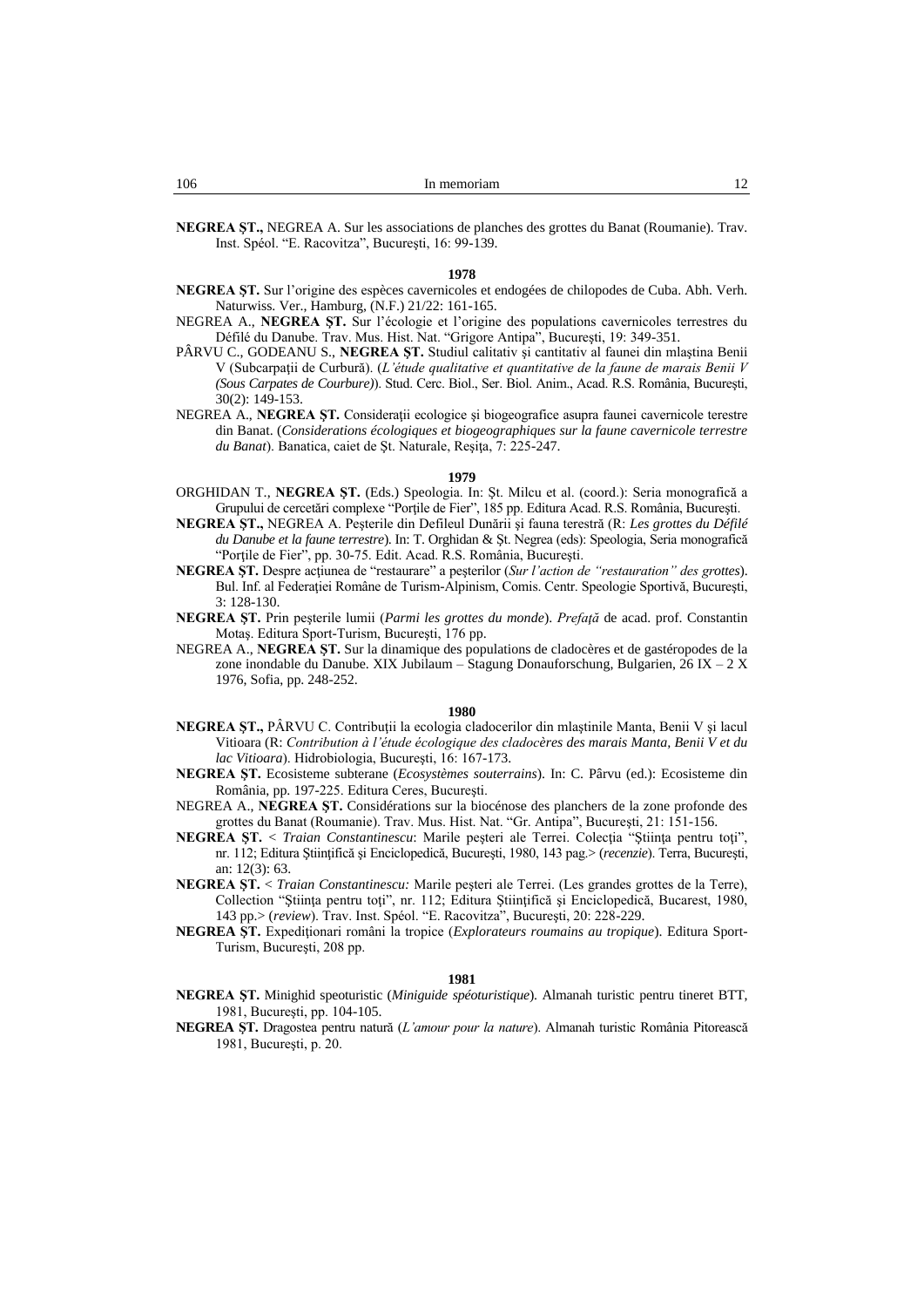ORGHIDAN T., NUNEZ JIMENEZ A., DECOU V., **NEGREA ŞT.,** VINA BAYES N (eds) Résultats des expéditions biospéologiques cubano-roumaines à Cuba, vol. 3, 191 pp. Editura Academiei R. S. România, Bucureşti.

### **1982**

- **NEGREA ŞT.** Deux nouveaux Chydoridae (Cladocera) en Roumanie: *Camptocercus uncinatus* Smirnov, 1971 et *Graptoleberis testudinaria alexandrinae* ssp. nov. Fragm. Balcanica Mus. Macedonici Sci. Nat., Skopje, 11(12): 111-122, 1 tab. et 2 figs in texte.
- **NEGREA ŞT.** < *G. Racovitza,* Etude écologique sur les Coleoptères Bathysciinae cavernicoles, Mémoires de Biospéologie, VI, 199 pp., 58 figs, Moulis, avril 1980> (*recenzie* în l. română). Stud. Cercet. Biol., Ser. Biol Anim., Acad. R.S. România, Bucureşti, 34(1): 71-72.
- **NEGREA ŞT.** Ohrid de la un lac tectonic la o staţiune (*Ochrid – d'un lac techtonique à une station*). Almanah turistic România Pitorească, 1982, Bucureşti, p. 164.
- **NEGREA ŞT.** Mistreţii (*Les sangliers*). Almanahul turistic pentru tineret BTT 1982, Bucureşti, p. 49.
- **NEGREA ŞT.** Moş Calina (*Père Calina*). Almanah turistic pentru tineret, BTT 1982, Bucureşti, p. 49.
- **NEGREA ŞT.** Pe urmele lui Columb la Gibara (Cuba) (*Suivant les traces de Columb à Gibara (Cuba)*. Almanah turistic pentru tineret BTT 1982, Bucureşti, p. 224-225.
- **NEGREA ŞT.** Aici s-a născut cinematograful (*Ici il naquit le cinématographe*). Almanahul turistic pentru tineret BTT 1982, Bucureşti, p. 279.
- **NEGREA ŞT.** Pe Valea Iskarului (Bulgaria) (*Sur la Valée d'Iskar (Bulgarie*). Almanahul turistic pentru tineret BTT 1982, Bucureşti, p. 230-231.
- **NEGREA ŞT.** Marea în flăcări (*La mer en flammes*). Vacanţa '82 (Supliment al Almanahului turistic pentru tineret 1982), Bucureşti, p. 97.
- **NEGREA ŞT.** De la Valletta la Mdina (*De la Valletta à Mdina*). Vacanţa '82 (Supliment al Almanahului turistic pentru tineret 1982), Bucureşti, p. 110-111.
- **NEGREA ŞT.** Cu Emilian Cristea prin Munţii Banatului (*Avec Emilian Cristea parmi les Montagnes du Banat*). In: I. Giurgiu (ed.): Emilian Cristea, pp. 33-40, "Clubul Actualităţilor" (Supl. 1982 al Bul. Club. Speol. "E. Racoviţă", Bucureşti.
- **NEGREA ŞT.** Révision des espèces de *Diaphanosoma* (Cladocera, Sididae) de Roumanie et description de *D. orghidani* sp. n. Trav. Mus. Hist. Nat. "Gr. Antipa", Bucureşti, 24: 29-43.

- ORGHIDAN T., NUNEZ JIMENEZ A., DECOU V., **NEGREA ŞT.,** VINA BAYES N (Eds.) Résultats des expéditions biospéologiques cubano-roumaines à Cuba, vol. 4, 221 pp. Editura Academiei R. S. România, Bucureşti.
- **NEGREA ŞT.** La Vinales în "ţara mogotelor" (*La Vinales dans "la pays de mogotes"*). Vacanţa '83 (Supliment al Almanahului turistic pentru tineret 1983), Bucureşti, p. 195.
- **NEGREA ŞT.** Avem o conştiinţă ecologică? (*Avons-nous une conscience écologique?*) Almanah turistic România Pitorească 1983, Bucureşti, p. 45-46.
- **NEGREA ŞT.** Viitorul parc naţional Cheile Nerei-Beuşniţa (*Le futur parc national Les Gorges de la Nera-Beuşniţa*). Almanah turistic România Pitorească 1983, Bucureşti, pp. 52-53.
- **NEGREA ŞT.** Lacul Sevan, o perlă a Munţilor Caucaz (*Le lac Sevan, une perle des Montagnes Caucase*). Almanah turistic România Pitorească 1983, Bucureşti, p. 167.
- **NEGREA ŞT.** În loc de peşte la Giurgiu (*Au lieu de poisson, à Giurgiu*). In: Valentin Borda: Crochiuri, întâmplări şi anecdote de călătorie, pp. 221-225. Editura Scrisul Românesc, Craiova.
- **NEGREA ŞT.** Evenimente şi recorduri speologice (*Eveniments et records spéologiques*). Povestea Vorbei (supliment literar enigmistic al revistei Viaţa Românească), Bucureşti, 1: 13 and 2: 6.
- NEGREA A., **NEGREA ŞT.** Considérations sur les ecosystèmes des grottes Comarnic et Popovăţ (Banat, Roumanie). Trav. Inst. Spéol. "E. Racovitza", Bucureşti, 22: 47-55.
- **NEGREA ŞT.** Sur les populations de *Daphnia galeata* Sars, 1864 et *Daphnia rosea* Sars, 1862 (Cladocera, Daphniidae). Hidrobiologia, Bucureşti, 18: 77-92.
- **NEGREA ŞT. Cladocera.** În: N Botnariuc et al (eds): Fauna R.S. România, vol. 4, fasc. 12, 399 pp. Editura Academiei R.S. România, Bucureşti.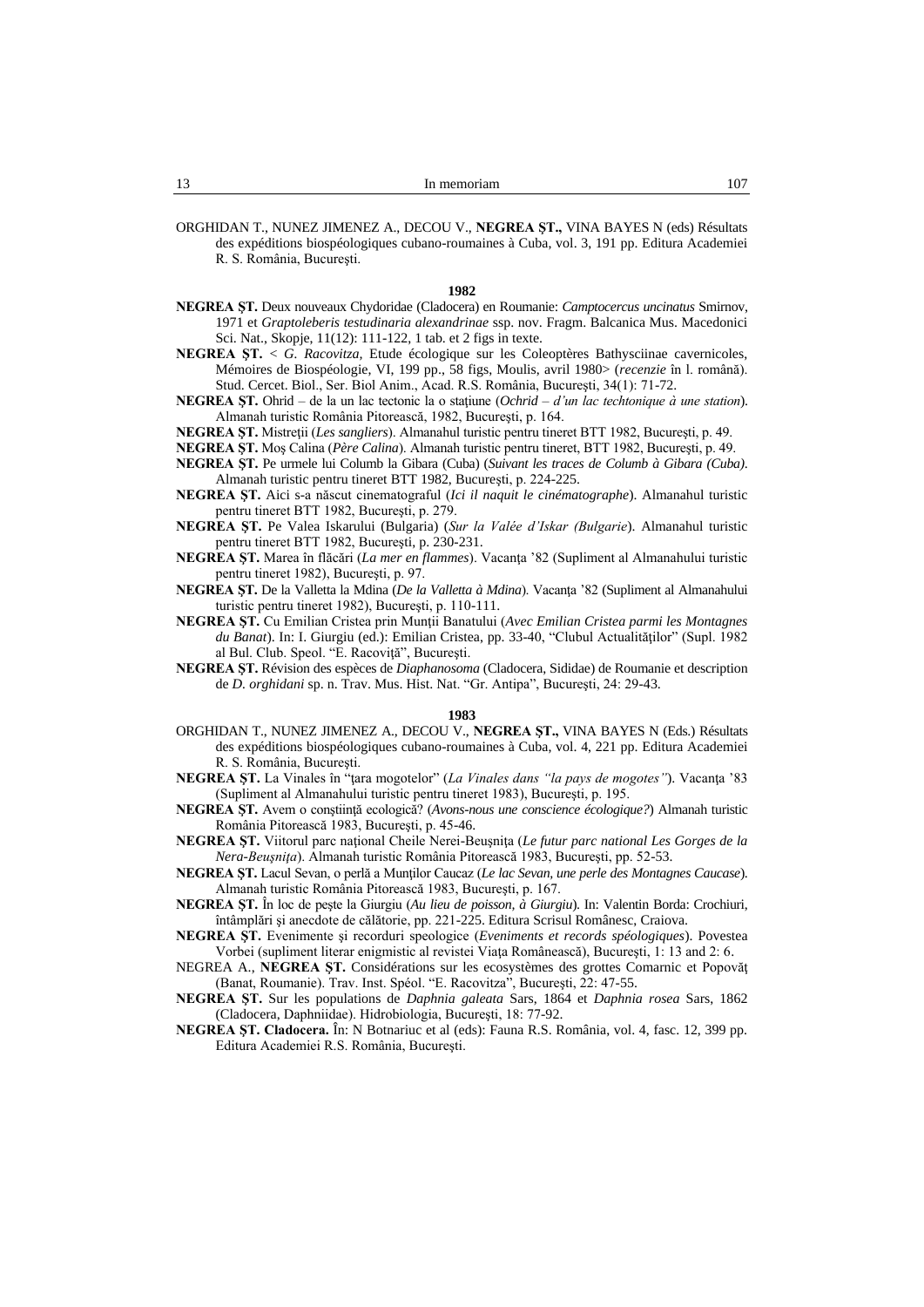**NEGREA ŞT.** Viitorul parc naţional Semenic-Cheile Caraşului (*Le futur parc national Semenic – Cheile Caraşului*). Almanah turistic România Pitorească 1984, Bucureşti, pp. 118-120.

- **NEGREA ŞT.** Prin Munţii Harz (*Parmi les Montagnes de Harz*). Almanah turistic România Pitorească 1984, Bucureşti, pp. 152-154.
- **NEGREA ŞT.** Evenimente şi curiozităţi biologice şi speologice (*Evéniments et curiosités biologiques et spéologiques*). Istorii neelucidate (supliment estival al almanahului Luceafărul 1984), Bucureşti, pp. 272-273.
- ORGHIDAN T., **NEGREA ŞT.,** RACOVIŢĂ GH., LASCU C. Coordonator: ŞT. NEGREA. Peşteri din România. Ghid turistic (*Grottes de Roumanie. Guide turistique*). Editura Sport-Turism, Bucureşti, 454 pp.
- **NEGREA ŞT.** Six espèces de Cladocera nouvelles pour la Roumanie. Acta Mus. Macedonici Sci. Nat., Skopje, 17(3): 55-77.
- **NEGREA ŞT.** Redescription de *Moina salina* Daday, 1888 (Cladocera, Moinidae) d'après des exemplaires trouvés en terra typica. Crustaceana, Leiden, 47(1): 83-97.
- **NEGREA ŞT.** Amintiri pe bandă de magnetofon despre prof. acad. C. Motaş (*Souvenirs sur bande de megnétophone au sujet de prof. acad. C. Motaş*). Caleidoscop (Magazin turistic pentru tineret, BTT, 1984, Bucureşti, p. 22.

# **1985**

- **NEGREA ŞT.** Viitoarele parcuri naţionale ale României: Muntele Ceahlău şi Cheile Bicazului Lacul Roşu (*Les futures parcs nationaux de Roumanie: Le Mont Ceahlău et les Gorges du Bicaz – Le Lac Roşu*). Almanah BTT, 1985, Bucureşti, p. 102-104.
- **NEGREA ŞT.** Viitorul parc naţional Domogled Valea Cernei (*Le futur parc national Domogled-Vallée de Cerna*). Almanah turistic România Pitorească 1985, Bucureşti, pp. 65-66.
- **NEGREA ŞT.** Wuxi oraşul mătăsii (*Wuxi – la ville de la soie*). Almanah turistic România Pitorească 1985, Bucureşti, pp. 186.
- **NEGREA ŞT.** In memoriam: Constantin Rujinschi (1942–1985). Stud. Cerc. Biol., Acad. R.S. România, Bucureşti, Ser. Biol. Anim., 37(1): 79-80.
- **NEGREA ŞT.** Insula Tineretului din Marea Caraibilor (*L'île de la Jeunesse de la Mer des Caraîbes*). Planeta Albastră (supliment de vacanţă al Almanahului BTT 1985), Bucureşti, p. 65.
- **NEGREA ŞT.** Arta populară din bazinele fluviilor Albastru şi Galben (*L'art populaire des bassins des fleuves Bleu et Jaune*). Turism şi Arte (Supliment al Almanahului BTT 1985), Bucureşti.

- **NEGREA ŞT.** Calistrat Hogaş pe treptele amintirilor (*Calistrat Hogaş – sur les marches des souvenirs*). Almanah turistic România Pitorească, 1986, Bucureşti, p. 63-65.
- **NEGREA ŞT.** Un munte pentru Sofia: Vitoşa (*Un montagne pour Sofia: Vitocha*). Almanah turistic România Pitorească 1986, Bucureşti, p. 167.
- **NEGREA ŞT.** Piatra Neamţ perla turistică a Moldovei (*Piatra Neamtz – la perle touristique de Moldavie*). Turism şi istorie (Supliment al Almanahului BTT 1986), Bucureşti, p. 127.
- **NEGREA ŞT.** Cu motonava pe Magistrala Albastră (*Avec la navire à moteur sur la Magistrale Bleu*). Vacanţa '86 (Supliment al Almanahului BTT 1986), Bucureşti, pp. 6-7.
- **NEGREA ŞT.** Călătorie în perenitate: Insula Rodos (*Voyage en pérénité: l'île Rhodos*). Vacanţa '86 (Supliment al Almanahului BTT 1986), Bucureşti, p. 145.
- **NEGREA ŞT.** Recreere în haine de lucru (*Récréation dans vêtement de travail*). Turism şi munte (Supliment al Almanahului BTT 1986), Bucureşti, p. 23.
- **NEGREA ŞT**. Rezervaţii naturale moldovene. Prin Codrii de Aramă şi Pădurea de Argint (*Réserves naturelles moldaves: Parmi les Futaies de Cuivre et la Forêt d'Argent*). Almanahul Ateneu, 1986, Bacău, pp. 134-135.
- **NEGREA ŞT.** <*Fiorenza G. Margaritora*, Cladocera în Fauna d'Italia, XXIII, Edizioni Calderini, Bologna, 1985, 399 pp, 144 fig.> review), Hidrobiologia, Bucureşti, 19: 282-284.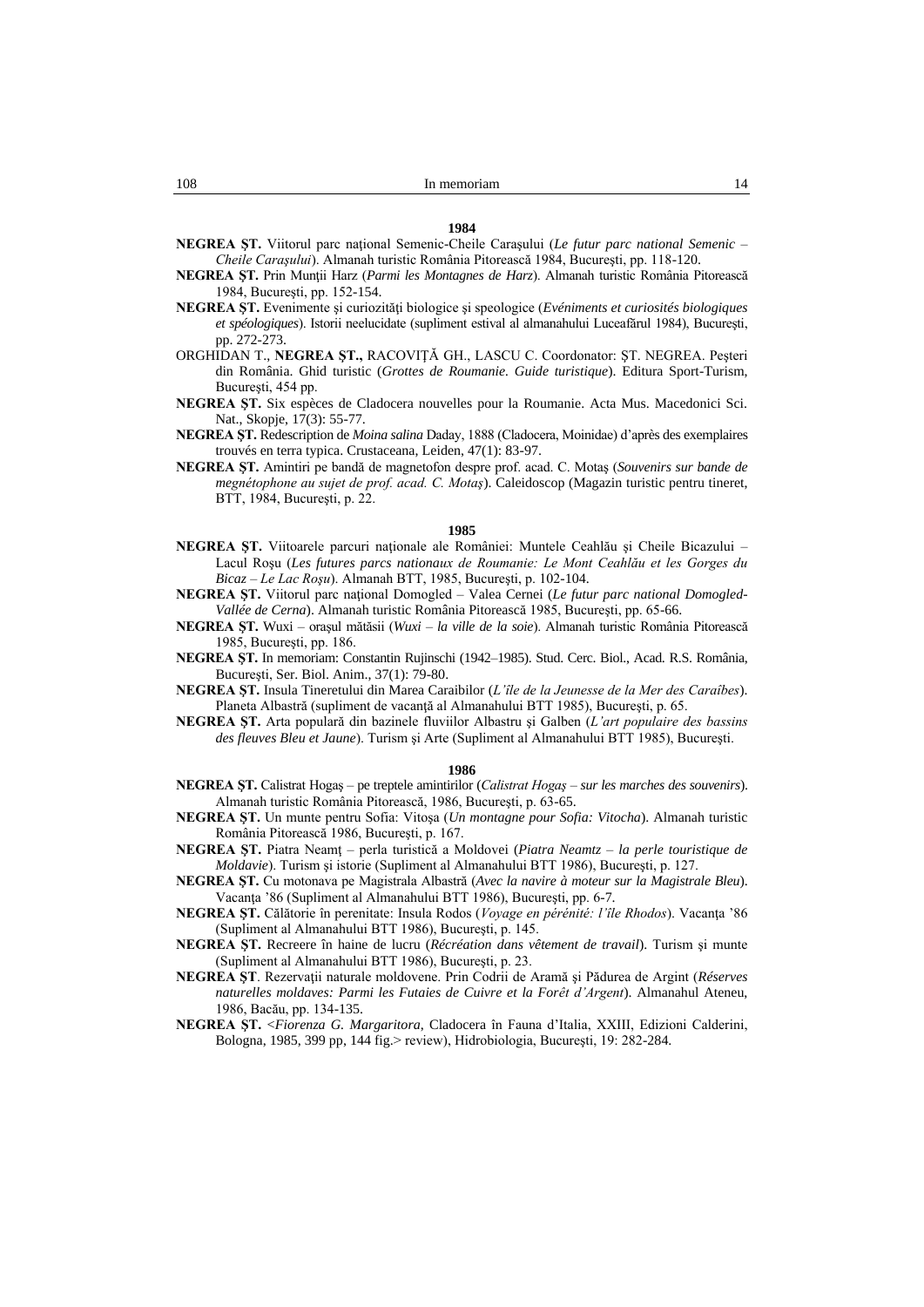**NEGREA ŞT.** *Scopholeberis erinacens* Daday, 1903 (syn. *S. echinulata* Sars, 1903) and *Ilyocryptus alexandrinae* sp. nov. in Roumania. Hydrobiologia, Dordrecht (Netherlands), 145: 105-111.

**NEGREA ŞT.** Din vreme prin vremi (*Du temps par les temps*). Femeia, Almanah '87, Bucureşti, p. 191.

**NEGREA ŞT.** Pe urmele lui Eminescu. Teatrul-muzeu de la Oraviţa (*Suivant les traces d'Eminescu. Le théâtre-musée d'Oraviţa*). Almanah BTT 1987, Bucureşti, p. 33.

- **NEGREA ŞT.** Reîntoarcerea în satul natal (*Le retour dans le village natal*). Vacanţa '87 (Supliment al Almanahului BTT 1987), Bucureşti, p. 14.
- **NEGREA ŞT.** De la Alexandria la Cairo prin Delta Nilului (*D'Alexandrie à Caire, par le Delta du Nil*). Vacanţa '87 (Supliment al Almanahului BTT 1987), Bucureşti, p. 57.
- **NEGREA ŞT.** Acasă la Hemingway (*À la maison de Hémingway*). Almanah turistic România Pitorească 1987, Bucureşti, pp. 63-64.
- **NEGREA ŞT.** Lotusul de Peţea (*Le lotus de Peţea*). Almanah tursitic România Pitorească 1987, Bucureşti, pp. 108-109.
- **NEGREA ŞT.** Caleidoscop biologic şi speologic (*Kaleidoscope biologique et spéologique*). Almanahul Ateneu 1987, Bacău, pp. 112-113.

**NEGREA ŞT.** Siboney – Cuba. Almanahul Ateneu 1987, Bacău, pp. 158-160, 1 foto în text.

**NEGREA ŞT.** Amintiri cu Hogaş (*Souvenirs avec Hogaş*) Almanahul Ateneu 1987, Bacău, pp. 171-172.

# **1988**

- **NEGREA ŞT.** În insula peşterilor (*Dans l'île des grottes*) Almanah Femeia 1988, Bucureşti, p. 179.
- **NEGREA ŞT.** Vlahuţă la Dragosloveni (*Vlahuţă au village Dragosloveni*). Almanah turistic România Pitorească 1988, Bucureşti, pp. 57-58.
- **NEGREA ŞT.** La poalele Pamirului (*Au pied de Pamir*) Almanah turistic România Pitorească 1988, Bucureşti, pp. 179-180.

### **1989**

- **NEGREA ŞT.** Sur la présence de *Lamyctes fulvicornis* Meinert 1868 (Chilopoda: Henicopinae) en Roumanie. In: I. Căpuşe et al. (eds): Miscellanea Speologica Romanica, Bucureşti, 1: 169-174.
- **NEGREA ŞT.** Chronologie du développement des recherches myriapodologique In: I. Căpuşe et al. (eds): Miscellanea Speologica Romanica, Bucureşti, 1: 175-195.
- DANCĂU D., **NEGREA ŞT.** Chronologie du développement des recherches biospéologiques. In: I. Căpuşe et al. (eds): Miscellanea Speologica Romanica, Bucureşti, 1: 273-301.
- **NEGREA ŞT.** Tinoavele de la Poiana Stampei un autentic laborator al naturii (*Les marais de tourbe de Poiana Stampei – un autentique laboratoire de la nature*). Natura (revista Soc. Şt. Biol. din România), suplimentul ECOS, Bucureşti, pp. 29-31.
- **NEGREA ŞT**. < Desertification en Europa (Deşertificarea în Europa) Monografias de la Direccion General del Medio Ambiente, Ed. Centro Publ. Min. Obras Publ. Urban., Madrid, 1988, 317 pp> (*recenzie*). Ocr. Nat. Med. Înconj., Acad. R.S. România, Bucureşti, 33(1): 91.
- **NEGREA ŞT.** Meridiane franceze: Toulouse De la vechiul oppidium la supersonicul Concorde (Méridiens francais: Toulouse – *D'ancien oppidium au supersonique Concorde*). Almanahul Ateneu 1989, Bacău, pp. 164-165.
- **NEGREA ŞT.** Meridiane franceze: Lyon Douăzeci de secole de istorie în oraşul celui dintâi film"… (Méridiens français: *Vingt siècles d'histoire dans "la ville du premier film*"…). Almanahul Ateneu 1989, Bacău, pp. 166-168.

### **1990**

**NEGREA ŞT.** Pe urmele lui Grigore Antipa (*Suivant les traces de Grigore Antipa*). Editura Sport-Turism, Bucureşti, 264 pp.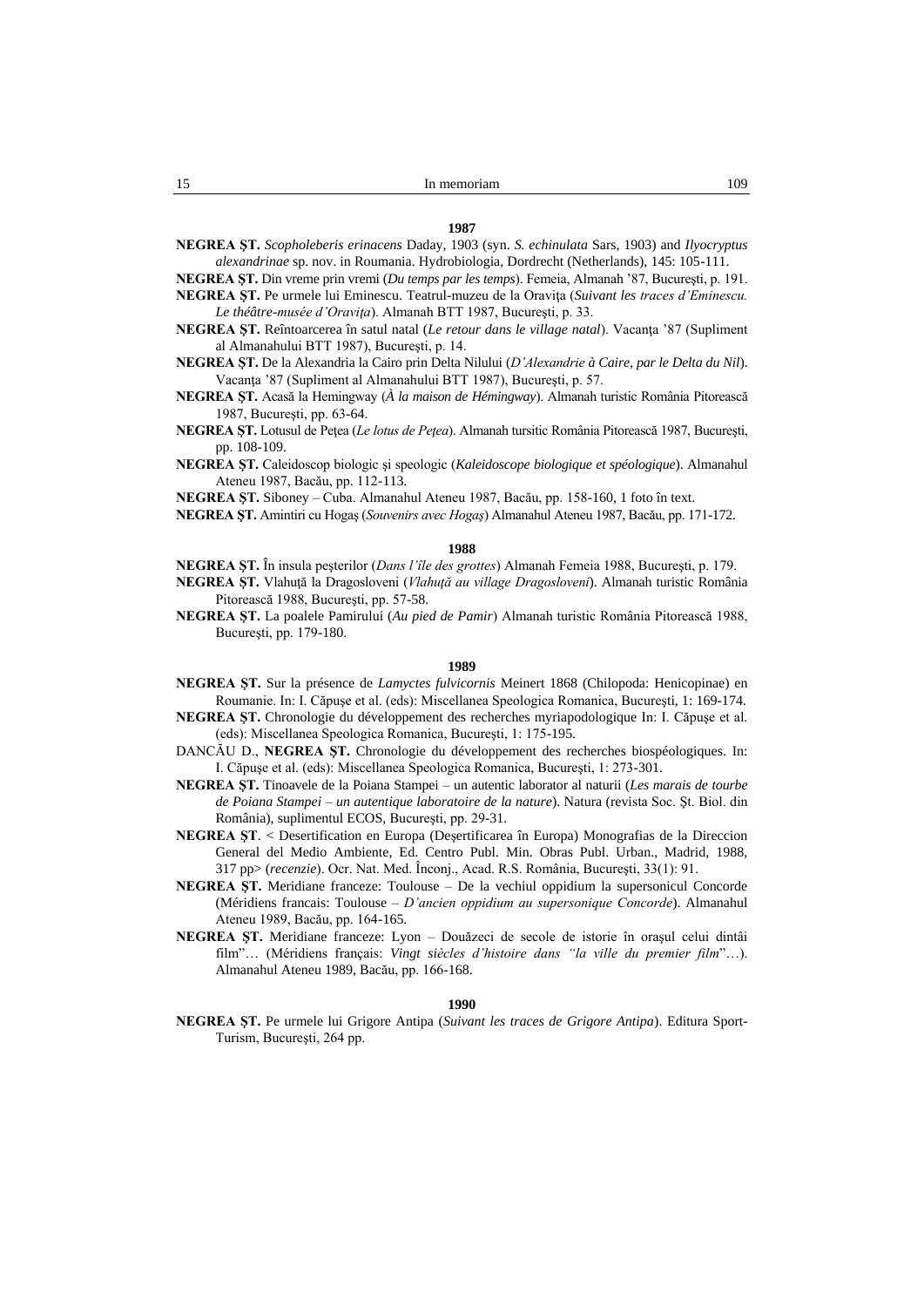- **NEGREA ŞT.** Un oraş în care turistul este şi un pelerin: Ierusalim (*Une ville dans laquelle le touriste est aussi un pelerine: Jérusalem)*. Almanah turistic România Pitorească, 1991, Bucureşti, pp. 185-187.
- NEGREA A., **NEGREA ŞT.** Liste des travaux scientifiques publiés (1956–1990). Bulletin de liaison de la Société de Biospéologie, Moulis, France, 18: 25-29.
- **NEGREA ŞT.** Cascadele Beuşniţei (*Les cascades de Beuşniţa*). România Pitorească, Bucureşti, 1991,  $7:16.$
- **NEGREA ŞT.** Şcoală de biospeologie la Cloşani jud. Gorj (*Ecole de biospéologie à Cloşani – distr. Gorj*). România Pitorească, Bucureşti, 1991, 10: 2.
- **NEGREA ŞT.** Fanii întunericului. 30 de ani de speologie în Munţii Banatului (*Les "fani" de l'obscurité. 30 ans de spéologie dans les Monts du Banat*) Montana (Supliment al revistei România Pitorească), Bucureşti, 1991, 4: 3.

# **1992**

- **NEGREA ŞT.** < *Alexandru Marinescu*: O expediţie numită Belgica. Editura Ion Creangă > (*recenzie*). Buletinul de apariţii editoriale "Cărţi noi", Bucureşti, 1992, 7: 4.
- **NEGREA ŞT.** Peştera de la Movile (*La grotte "Peştera de la Movile"*). Montana (Supl. revistei România Pitorească), Bucureşti, 1992, 2: 7.
- **NEGREA ŞT.** Acum 5 veacuri Columb descoperea America şi tutunul (*Il y a cinq siècles depuis que Colomb decouvrait l'Amerique et le tabac*). România Pitorească, Bucureşti, 1992, 10: 12.
- **NEGREA ŞT.** In memoriam: George D. Vasiliu (1908–1989). Hidrobiologia. Acad. Română, Bucureşti, 1992, 20: 222-223.
- **NEGREA ŞT.** Regele Carol I şi Grigore Antipa (*Le roi Charles I et Grigore Antipa*). România Pitorească, Bucureşti, 1992, 12: 2.
- **NEGREA ŞT.** Pamfil Şeicaru a zidit o mănăstire la Orşova (*Pamfil Şeicaru a bâti un monastère à Orşova*). România Pitorească, Bucureşti, 1992, 12: 10.
- **NEGREA ŞT.** Peştera Chindiei (*Le grotte Peştera Chindiei*). România Pitorească, Bucureşti, 1992, 12: 12, 1 desen orig.
- **NEGREA ŞT.,** NEGREA A., KARBAN G. Grottes explorées dans les gorges du Caraş (Banat, Roumanie) et leur faune. Trav. Inst. Spéol. "E. Racovitza", Bucureşti, 31: 105-132.
- **NEGREA ŞT.,** ROATĂ S. In memoriam: Vasile Sencu 1930–1993. Theor. Appl. Karstol., Acad. Română, Bucureşti, 5: 217-218.

- **NEGREA ŞT.,** La izvoarele Iordanului (*Chez les sorces de Jourdain*). România Pitorească, Bucureşti, 1993, 1: 13.
- **NEGREA ŞT.** <*Alexandru Marinescu* o expediţie numită Belgica (*An expedition named Belgica*), "Ion Creangă" Publishing House, Bucharest, 1991, 126 pp.> (*review*). Trav. Mus. Hist. Nat. "Gr. Antipa", Bucureşti, 33: 506-508.
- ORGHIDAN T., DANCĂU D., **NEGREA ŞT.** Contribution à l'étude de la faune aquatique souterraine de la dépression de Haţeg (Roumanie). Trav. Inst. Spéol. "E. Racovitza", Bucureşti, 32: 9-18.
- **NEGREA ŞT.** Sur une population troglobionte de *Cryptops anomalans* Newport, 1844 (Chilopoda, Scolopendromorpha) trouvée dans la grotte "Peştera de la Movile" (Dobrogea, Roumanie). Trav. Inst. Spéol. "E. Racovitza", Bucureşti, 32:87-94.
- **NEGREA ŞT.,** NEGREA A., KARBAN G. Grottes explorées dans les vallées Luca, Comarnic et Toplita (Banat, Roumanie) et leur faune. Trav. Inst. Spéol. "E. Racovitza", București, 32: 131-154.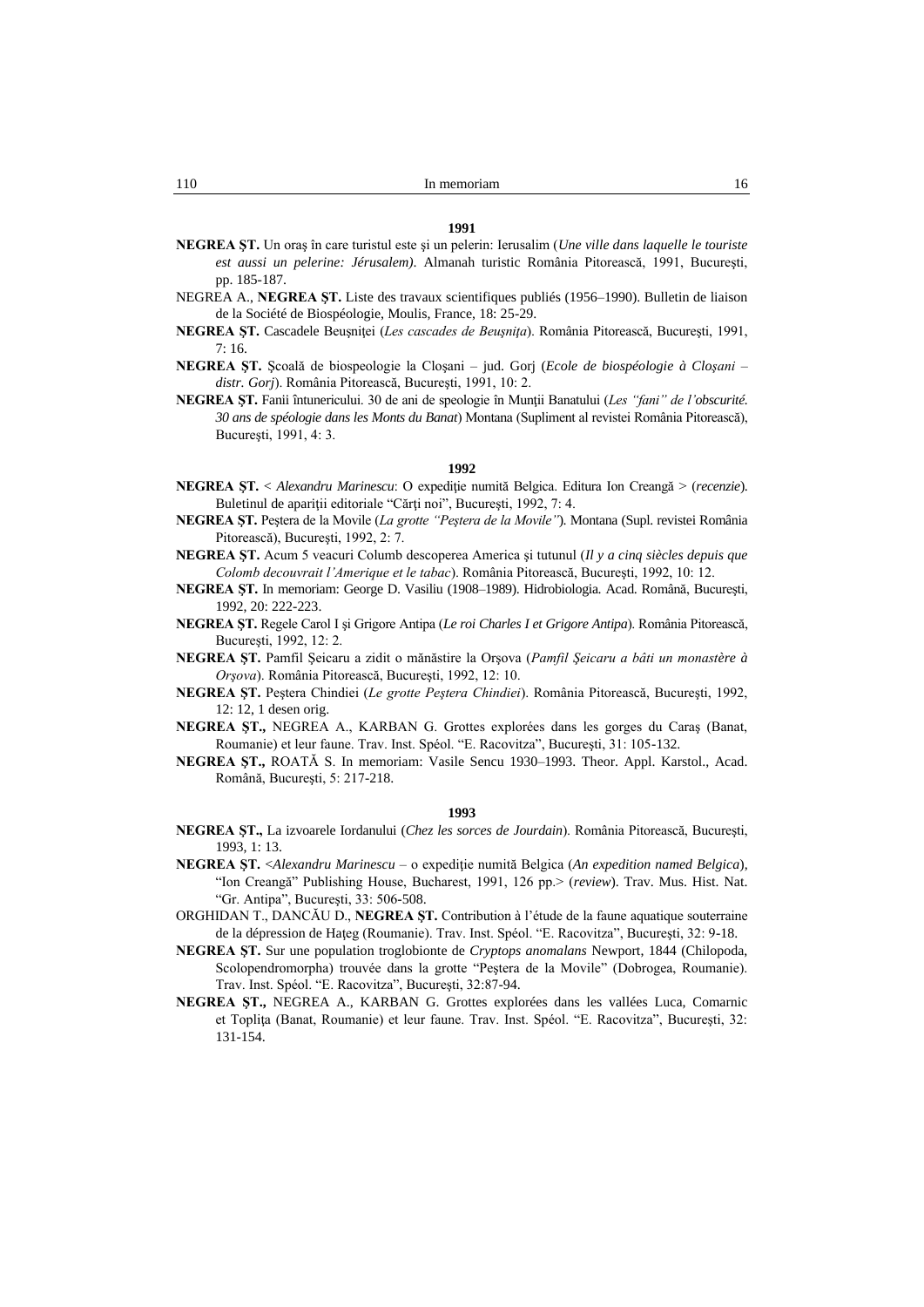- **NEGREA ŞT.,** MAURIÈS J.P. Zachiu Matic (1924–1994). (Nécrologe). Bull. Centre Internat. Myriapodology, Paris, 27: 2
- **NEGREA ŞT.** 90 de ani de la naşterea acad. Radu Codreanu (1904–1987). (*90 ans depuis la naissance d'acad. Radu Codreanu*). Comunic. şi Referate, Muz. Şt. Nat. Jud. Prahova, Ploieşti, 9: 135-140.
- NEGREA A., **NEGREA ŞT.,** KARBAN G. Grottes explorées dans le basin du Doman (Banat, Roumanie) et leur faune. Trav. Inst. Spéol. "E. Racovitza", Bucureşti, 33:179-194.
- **NEGREA ŞT.** Cladocera. In: C. Juberthie & V. Decu (Eds): Encyclopaedia Biospeologica, 1: 99-104, 2 tab et 4 figs in texte. Imprimerie Fabbro, Saint-Girons, France.
- **NEGREA ŞT.,** MINELLI A., Chilopoda. In: C. Juberthie & V. Decu (Eds): Encyclopaedia Biospeologica, 1: 249-254, 4 figs in texte. Imprimerie Fabbro, Saint-Girons, France.
- **NEGREA ŞT.** 12 ani de la moartea lui Emilian Cristea (*12 ans depuis la mort d'Emilian Cristea*). România Pitorească, Bucureşti, 1994, 11: 10.
- **NEGREA ŞT.** Minunatele poveşti ale făcătorului de minunăţii Neculai Popa din Târpeştii Neamţului (*Les merveilleux contes du createur de merveilles Neculai Popa de Târpeşti, distr. Neamţ*). România Pitorească, Bucureşti, 1994, 12: 6-7.
- **NEGREA ŞT.,** Chilopodes (Chilopoda) cavernicoles de Roumanie connus jusqu'à présent. Trav. Mus. Hist. Nat. "Gr. Antipa", Bucureşti, 34: 265-283.
- **NEGREA ŞT.** Contribution à la connaissance de l'origine de Grigore Antipa. Trav. Mus. Hist. Nat. "Gr. Antipa", Bucureşti, 34: 487-490.
- **NEGREA ŞT.** Academician Mihai Băcescu ethnozoologist. Trav. Mus. Hist. Nat. "Gr. Antipa", Bucureşti, 34: 597-601.
- **NEGREA ŞT.** <*Nicolae Botnariuc*: Evoluţionismul în impas? (*Does the evolutionism reached a deadlock?*. Editura Academiei Române, Bucureşti, 286 pp, 5 figs> (*review*). Trav. Mus. Hist. Nat. "Gr. Antipa", Bucureşti, 34: 663-665.
- **NEGREA ŞT.** Un S.O.S. pentru salvarea ecosistemelor naturale din România (*Un S.O.S. pour la sauvetage des écosystèmes naturels de Roumanie*). In: V. Borda (Ed.): Ţara înainte de toate", pp. 268-274, Editura Ţara Noastră, Bucureşti.
- **NEGREA ŞT.** <*Emil Racoviţă*, Cugetări evoluţioniste (*Pensées évolutionnistes*), Editura Academiei Române, Bucarest, 1993, 320 pp., 30 fig> (*review*). Trav. Inst. Speol. "E. Racovitza", Bucureşti, 33: 195-196.
- **NEGREA ŞT.** Abrupturi ameţitoare, întunecate guri de peşteri (*Enivrants abrupts, ténébreuses ouvertures de grottes*). România Pitorească, Bucureşti, 1994, 9:7.
- **NEGREA ŞT.** Cheile Nerei încep cu o poveste de dragoste (*Les Gorges de Nera commencent avec un conte d'amour*). România Pitorească, Bucureşti, 1994, 10: 7.
- **NEGREA ŞT.** Cheile Nerei II. Spre sălaşul lui Negru (*Vers la maisonnette de Negru*). România Pitorească, Bucureşti, 1994, 11: 11.
- **NEGREA ŞT.** Cheile Nerei III. Peştera de la Lacul Dracului (*La grotte "Peştera de la Lacu Dracului"*). România Pitorească, 1994, Bucureşti, 12: 11.

- **NEGREA ŞT.** Cheile Nerei IV. La sălaşul lui Vogiun (*Chez la maisonette de Vogiun*). România Pitorească, Bucureşti, 1995, 1: 12.
- **NEGREA ŞT.** Cheile Nerei V. Cracul Haiducului (*Le versant Cracu Haiducului*). România Pitorească, Bucureşti, 1995, 2: 11.
- **NEGREA ŞT.** Cheile Nerei VI. Puhoaie dar şi ape strălimpezi cu peşti (*Les crues, mais aussi des eaux claires avec poissons*). România Pitorească, Bucureşti, 1995, 4: 11.
- **NEGREA ŞT.** Cheile Nerei VII. Comoara din Peştera Dubova (*Le trésor de la Grotte Dubova*). România Pitorească, Bucureşti, 1995, 5: 11.
- **NEGREA ŞT**. Cheile Nerei VIII. Sfinxul cu nas coroiat (*Le sphinx avec le nez recourbé*). România Pitorească, Bucureşti, 1995, 6:8.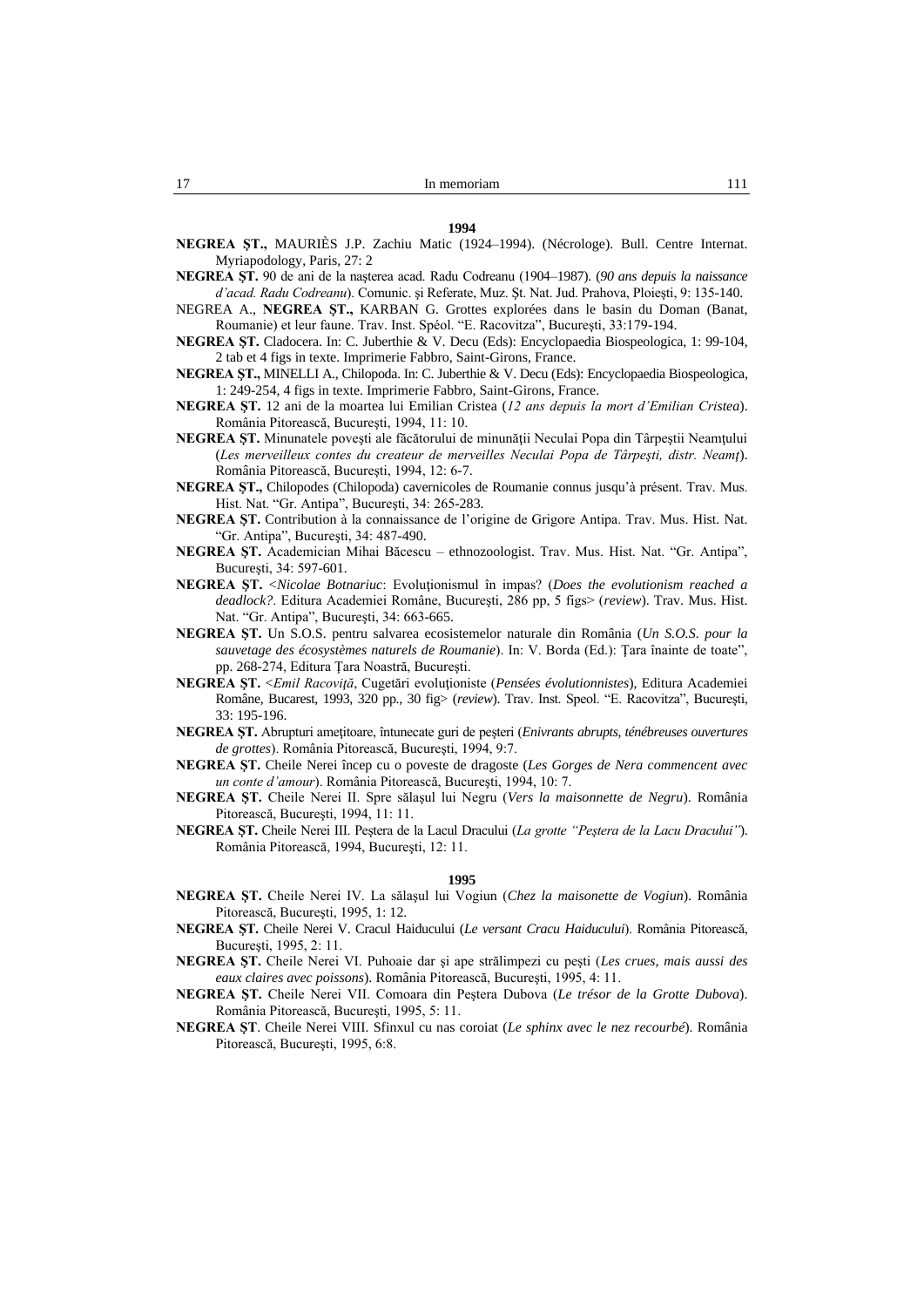- NEGREA ST. Ordinul Cladocera (Order Cladocera). In: G.I. Muller (Ed.): "Mediul marin" din seria de volume S.P. Godeanu (Coord.) "Diversitatea lumii vii. Determinatorul ilustrat al florei și faunei României", cap. 37, pp. 256-258. Editura Bucura Mond, Bucureşti.
- **NEGREA ŞT.,** NEGREA A. Necesitatea unor măsuri de protecţie şi a extinderii perimetrului rezervaţiei Valea Mare (Moldova Nouă). (*La nécessité de certaines mesures de protection et d'extension du périmètre de la réserve Valea Mare (Moldova Nouă*)). Lucrările celei de-a doua Conf. Naţ. de Protecţia Mediului, Braşov, 29–31 mai 1992, pp. 283-288. Tipografia Univ. Transilvania, Braşov.
- **NEGREA ŞT.** 75 de ani de speologie I (*75 ans de spéologie*). România Pitorească, Bucureşti, 1995,  $5:10.$
- **NEGREA ST.** 75 de ani de existență ai Institutului de Speologie "Emil Racoviță" II. (75 ans d'existence de l'Institut de Spéologie" Emil Racoviţă"). România Pitorească, Bucureşti, 1995, 6: 9.
- **NEGREA ŞT.** Celebra peşteră de la Movile şi noul laborator speologic (*La célèbre grotte Movile et le nouveau laboratoire spéologique*). România Pitorească, Bucureşti, 1995, 6: 15.
- **NEGREA ŞT.** Natura regim de urgenţă! (*La nature – régime d'urgence!*). Ţara Noastră, Bucureşti, Serie nouă, an 1995, 2: 11.
- POR F.D., DECU V., **NEGREA ŞT.,** DIMENTMAN CH. A survey of the edaphic fauna of Israel, In: E. Nitzu et al. (Eds): Soil fauna of Israel, 1: 1-17. Editura Acad. Române, Bucureşti.
- **NEGREA ŞT.,** MATIC Z. Etude comparative de la variabilité des trois populations de *Hessebius barbipes* (Porat, 1893) (Chilopoda: Lithobiidae). In: E. Nitzu et al. (Eds.): Soil fauna of Israel, 1: 29-39, 3 tab., 14 figs în text. Editura Acad. Române, Bucureşti.
- **NEGREA ŞT.** 75 de ani de speologie (75 years of Speleology; 75 ans de spéléologie). Vacante în România (Holydays in Romania, Vacances en Roumanie), Bucureşti, 1995, 2: 13.
- **NEGREA ŞT.** Un eveniment cultural la Tulcea (*Un événement culturel à Tulcea*). România Pitorească, Bucureşti, 1995, 8: 15.
- **NEGREA ŞT.** România ţara peşterilor (*Romania – the country of caves; La Roumanie – pays des grottes*). Vacanţe în România (*Holydays in Romania, Vacances en Roumanie*) – revistă editată de Ministerul Turismului şi în limbi străine, Bucureşti, 1995, 3: 23.
- **NEGREA ŞT.,** POSPISIL P. Contribution à la connaissance des Cladocères des eaux souterrains du Danube à Vienne. Annls. Limnol., Toulouse, 31(3): 169-178.
- **NEGREA ŞT.** The necessity of groundwater conservation and biospecies protection of the karst area of Mangalia (Romania). In: Proceedings of the 6<sup>th</sup> International Conference on the conservation and management of lakes – Kasumigaura '95, Tsukuba and Tsuchiura (Japan), 23-27 oct. 1995, 1: 414-417.
- **NEGREA ŞT.,** MARINESCU AL. Academicianul Constantin Motaş (*Académicien Constantin Motaş*), Academica, Bucureşti, 1995, 11: 24.
- **NEGREA ŞT.** Constantin Motaş naturalist, artist, scriitor şi propagator al culturii (*Constantin Motaş – naturaliste, artiste, écrivain et propagateur de la culture*). Academica, Bucureşti, 1995, 11: 21-22.
- **NEGREA ŞT.** Cum intrăm în mileniul III? Fără apă, n-ar exista viaţa pe Terra (*Comment entrons-nous dans le III ème millénaire? Sauf de l'eau, ne serait pas la vie sur la terre*). România Pitorească, Bucureşti, 1995, 12: 12.
- **NEGREA ŞT.** Ocrotirea şi administrarea apelor o problemă vitală pentru omenire. (*La protection et l'administration des eaux – un problème vital pour l'humanité*). Annex: "Kasumigaura'95 Declaration" of the Sixth International Congres on the Conservation and Management of lakes. Ocrot. Nat. Med. Înconj., Acad. Română, Bucureşti, 39(1-2): 89-91.
- **NEGREA ŞT.** Cheile Caraşului I. Privire generală (*Les Gorges du Caraş I. Vue générale*). România Pitorească, Bucureşti, 1995, 7: 10.
- **NEGREA ŞT.** Cheile Caraşului II. Marele izbuc (*La grande source karstique*). România Pitorească, Bucureşti, 1995, 8: 10.
- **NEGREA ŞT.** Cheile Caraşului III. O peşteră capcană (*Une grotte-piège*). România Pitorească, Bucureşti, 1995, 9:9.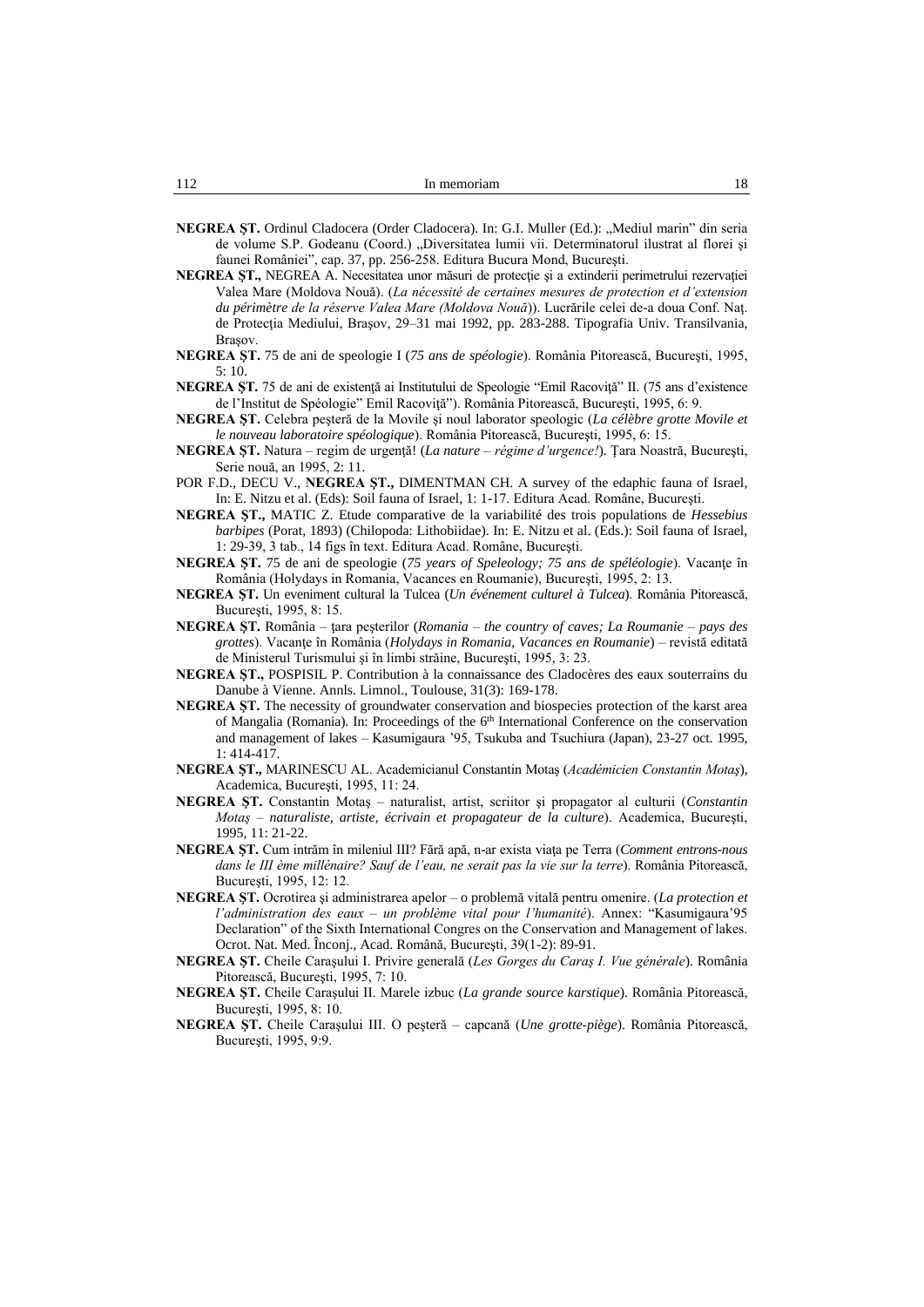- **NEGREA ŞT.** Cheile Caraşului IV. Minunile din Peştera Comarnic (*Les merveilles de la Grotte Comarnic*). România Pitorească, Bucureşti, 1995, 10: 9.
- **NEGREA ŞT.** Cheile Caraşului V. Există şi braconieri ai peşterilor (*Il existe aussi braconiers des grottes*). România Pitorească, Bucureşti, 1995, 11: 9.
- **NEGREA ŞT.** Cheile Caraşului VI. Peştera Ţolosu şi cele mai grandioase marmite din carstul României (*La Grotte Ţolosu et les plus grandioses marmites du karst roumain*). România Pitorească, Bucureşti, 1995, 12:12.

- **NEGREA ŞT.** Cheile Caraşului VII. Peştera Liliecilor şi Peştera de sub Cetate (*Les grottes Peştera Liliecilor et Peştera de sub Cetate*). România Pitorească, Bucureşti, 1996, 1: 10.
- **NEGREA ŞT.** Cheile Caraşului VIII. "La Grat", locul unde se încălzesc viperele ("*La Grat", le lieu ou se chaufent les vipères*). România Pitorească, Bucureşti, 1996, 2: 11.
- **NEGREA ŞT.** Munţii Banatului: Cheile Gârliştei (*Monts du Banat: Les Gorges de Gârliştea*). România Pitorească, Bucureşti, 1996, 3: 11.
- **NEGREA ŞT.** Munţii Banatului: Cheile Buhuiului (*Monts du Banat: Les Gorges de Buhui*). România Pitorească, Bucureşti, 1996, 4: 7-8.
- **NEGREA ŞT.** Munţii Banatului: Cheile Minişului I (*Monts du Banat: Les Gorges de Miniş*). România Pitorească, Bucureşti, 1996, 5:8.
- **NEGREA ŞT.** Munţii Banatului: Cheile Minişului II (*Monts du Banat: Les Gorges de Miniş II*). România Pitorească, Bucureşti, 1996, 7:10-11.
- **NEGREA ŞT.** Munţii Banatului: Cheile Şuşarei (*Monts du Banat: Les Gorges de Şuşara*). România Pitorească, Bucureşti, 1996, 8: 8.
- **NEGREA ŞT.** Munţii Banatului: Cheile Globului (*Monts du Banat: Les Gorges de Globu*). România Pitorească, Bucureşti, 1996, 9: 10.
- **NEGREA ŞT.** Munţii Banatului: Cheile Rudăriei (*Monts du Banat: Les Gorges de Rudăria*). România Pitorească, Bucureşti, 1996, 10: 10.
- **NEGREA ŞT.,** NEGREA A. Din Defileul Dunării în Cheile Nerei. Itinerare în Munţii Almăjului şi Locvei (*Du Défilé de Danube jusqu'aux Monts d'Almăj et Locva*). Editura Timpul, Reşiţa, în colecţia: "Itinerare în Munţii Banatului", nr. 1, 112 pp.
- DUMONT H.J., **NEGREA ŞT.** A conspectus of the Cladocera of the subterranean waters of the world. Hydrobiologia, Belgium, 325: 1-30.
- **NEGREA ŞT.,** MATIC Z. Contribution à la connaissance des lithobiomorphes (Chilopoda) de la région palestinienne. In: Geoffroy J.J., Mauriès J.P. et Nguyen Duy – Jacquemin M (Eds.): Acta Myriapodologica (suppl. Mem. Mus. Natn. Hist. Nat. 169), Paris, pp. 225-233.
- **NEGREA ŞT.** Biospeologie. In: Gh. Mohan et al. (Eds.): Istoria biologiei în date, pp. 476-494. Editura All, Bucureşti.
- **NEGREA ŞT.** Academicianul Grigore Antipa (*Académicien Grigore Antipa*). Academica, Bucureşti, 1996, 11: 20.
- **NEGREA ŞT.** Expediţia zoologică româno-israeliană din 1990: În oazele de la Marea Moartă (*L'Expédition zoologique roumaine-israëli de 1990: Dans les oasis de la Mer Morte*). Ecos, revistă de educație ecologică și ocrotirea naturii, Pitești, 8: 56-60.
- **NEGREA ŞT. <***Alonso M.* 1996 Crustacea, Branchiopoda. In: Fauna Iberica, vol 7: 486 pp., 188 figs. Ramos M.A. et al. (eds). Museo Nacional de Ciencias Naturales et C.S.I.C., Madrid> (*recenzie*). Annls. Limnol., Toulouse, 32(3): 205-206.
- **NEGREA ŞT.** Sur les aires karstiques protégées de la future réserve de la biosphère "Monts Anina" (Banat, Roumanie). Ocrot. Nat. Med. Înconj., Bucureşti, 40(1-2): 13-34.
- **NEGREA ŞT.** Un mare speolog român (*Un grand spéologue roumain*): Traian Orghidan (1917–1985). Stud. Ist. Şt., Muz. Jud. Ist. Arh., Ploieşti, 1998, 34-36.
- **NEGREA ŞT.,** Academicianul Constantin Motaş. Stud. Ist. Şt., Muz. Jud. Ist. Arh., Ploieşti, 1998: 80-81.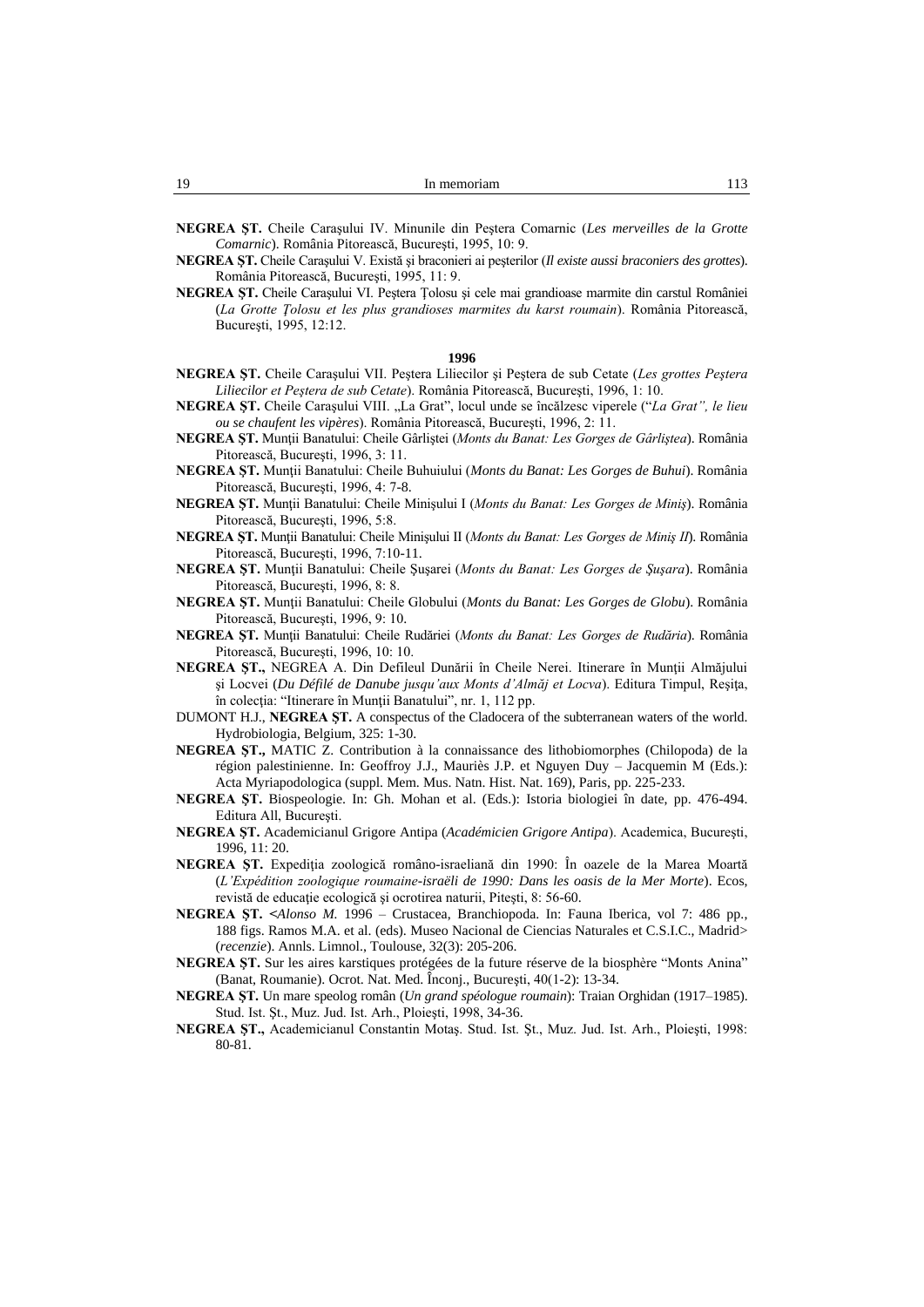**1997 NEGREA ŞT.,** On the Scolopendromorpha (Chilopoda) of Israel and adjoining areas. Israel Journ. of Zoology, Jerusalem, 43: 279-294.

- **NEGREA ŞT.,** Nouvelles données sur les Chilopodes souterrains et endogés de la zone karstique de la Mangalia (Dobrogea, Roumanie). Trav. Mus. Natl. Hist. Nat. "Gr. Antipa", Bucureşti, 39: 45-51.
- **NEGREA ŞT.,** MARINESCU AL. L'académicien Constantin Motaş. Trav. Mus. Natl. Hist Nat. "Gr. Antipa", Bucureşti, 37: 327-330.
- **NEGREA ŞT.** Contributions à l'histoire de la biospéologie. La periode d'avant Emile Racovitza. Noesis, Revista Acad. Române, Bucureşti, 22: 65-69.
- **NEGREA ŞT.,** Adăpostit într-un castel al Huniazilor, Muzeul Banatului a împlinit 125 de ani (*Abrité dans un chateau des Huniades, le Muséum du Banat a accompli 125 ans*). România Pitorească, Bucureşti, 1997, 10:6.
- **NEGREA ŞT.** Căutaţi albumele "Caraş Severin" şi "Reşiţa" (*Cherchez les albums "Caraş Severin" et "Reşiţa")*. România Pitorească, Bucureşti, 1997, 10: 4.
- **NEGREA ŞT.** Aventuri pe ape şi în adâncul pământului: Emil Racoviţă (*Aventures sur les eaux et dans le fond de la terre: Emile Racovitza*). România Pitorească, Bucureşti, 1997, 11: 12.
- **NEGREA ŞT.** Cum am descoperit peşterile Banatului (*Comment nous avons découvert les grottes du Banat*). Semenicul, revista de literatură, artă şi cultură, Reşiţa, Serie nouă, 3-4: 32-33.
- **NEGREA ŞT.** Salvaţi aspretele! (*Sauvez le poisson nommé "asprete" Romanichtys valsanicola*). România Pitorească, Bucureşti, 1997, 11: 15.

#### **1998**

- BĂNĂRESCU P., STOICESCU A., **NEGREA ŞT.** The lower Crustacea from the temporary pools of the Banat (south-western Romania). Analele Banatului, Timişoara, Ser. Şt. Nat., 4: 145-163.
- **NEGREA ŞT.** Contribution à l'histoire de la biospéologie II. La periode d'Emile Racovitza (1907–1947). Noesis, revista Acad. Române Bucureşti, 23: 79-84.
- **NEGREA ŞT.** Ad magistrum: prof. acad. M. Băcescu la 90 de ani interviu (*Prof. acad. M. Băcescu à l'age de 90 ans – interview)*. Interferenţe, revistă editată de Primăria minicipiului Fălticeni, 2(4):4-13.
- **NEGREA ŞT.** Opera etnozoologică a acad. M. Băcescu (*L'oeuvre ethnozoologique réalisée par acad. M. Băcescu*). Interferenţe, revistă editată de Primăria minicipiului Fălticeni, 2(4): 29-32.
- **NEGREA ŞT. <** *Thiéry A & Amoros C.,* 1996 Branchiopodes. In: Traité de zoology (sous la direction de P.P. Grasé), Tome VII, Crustacés (sous la direction de J. Forest), Fasc.2 : pp. 283-383, Figs. 78-138, Masson (ed), Paris> (*recenzie*). Annls. Limnol. (Int. Journ. Limnol.), Toulouse, 34(1): 117-118.
- **NEGREA ŞT.** La Gent, cu Henri J. Dumont, un vechi prieten al României (*À Gand, avec H.J. Dumont, un vieux ami de la Roumanie*). România Pitorească, Bucureşti, 1998, 8:10.
- **NEGREA ŞT.** Brugge, leagănul artei flamande (*Bruges, le berceau de l'art flamande*). România Pitorească, Bucureşti, 1998, 8: 16.
- **NEGREA ŞT.** Antwerpen, oraşul lui Rubens (*Anvers, la ville de Rubens*). România Pitorească, Bucureşti, 1998, 12: 16.
- **NEGREA ŞT.** Ora muzeelor, 70 de ani pentru colecţiile din Piteşti. (*L'heure des muséums. 70 ans pour les collections de Piteşti*). România Pitorească, Bucureşti, 1998, 10-11: 16.
- **NEGREA ŞT.** Amintiri despre prima generaţie a "Exploratorilor" (*Erinnerungen an die erste Generation von "Exploratorii Reşiţa"*). pp. 2-3.

- **NEGREA ŞT.,** BOTNARIUC N., DUMONT H.J. Phylogeny, evolution and classification of the Branchiopoda (Crustacea), Hydrobiologia (Belgium), 412: 191-212.
- **NEGREA ŞT.** Ordo Cladocera. In: S.P. Godeanu (Ed): <Apele continentale> din seria de volume S.P. Godeanu (Coord.) < Diversitatea lumii vii. Determinatorul ilustrat al florei şi faunei României >, cap. 46, pp. 404-415. Editura Bucura Mond, Bucureşti, 2002.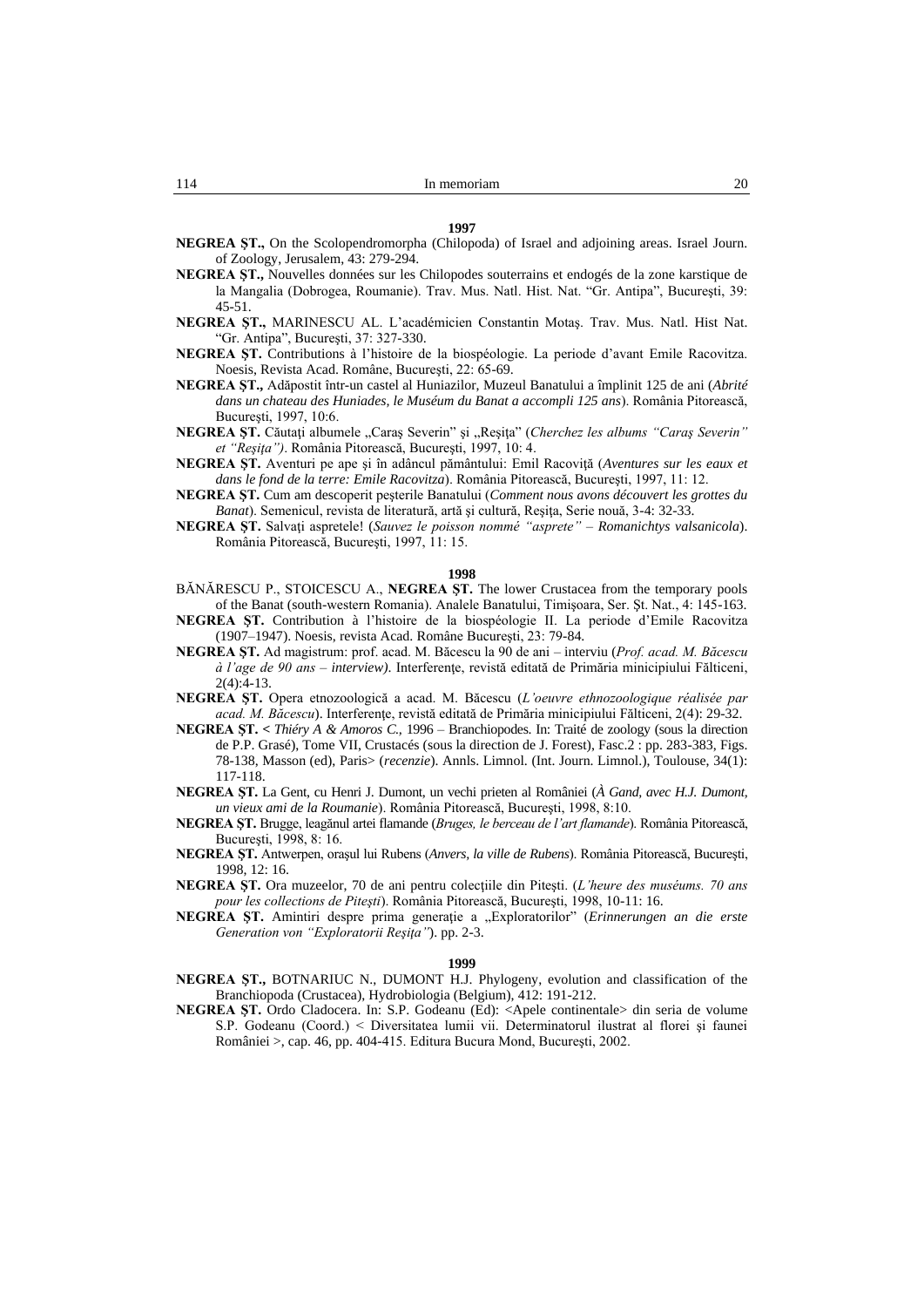- **NEGREA ŞT.** Sur la nappe phréatique de Mangalia (Dobrogea, Roumanie) et sa faune. In: Gh. Mustaţă (ed.): Lucrările Sesiunii Ştiinţifice "Marea Neagră în cumpănă" (18–20 oct 1996) a Staţiunii Biologice Marine "Prof. Dr. Ioan Borcea" – Agigea, volum omagial editat de Anal. Șt. Univ. "Al. I. Cuza" din Iași, pp. 247-250.
- **NEGREA ŞT.,** NEGREA A. Problema conservării rezervaţiei naturale "Complexul de izvoare de la Ciungi" – oază acvatică cu faună relictă în Câmpia Română. Ocrot. Nat. Med. Înconj., Acad. Română, Bucureşti, 42-43: 33-45.
- **NEGREA ŞT.** Contribution à l'histoire de la biospéologie III. La période d'après Emile Racovitza. Noesis, revista Acad. Române, Bucureşti, 24: 181-187.
- **NEGREA ŞT.** Vestitul meşter popular Neculai Popa din Târpeştii Neamţului la 80 de ani. (*Le renommé artisan populaire Neculai Popa de Târpeşti-Neamţ à 80 ans*). România Pitorească, Bucureşti, 1999, 8-9: 20.

- CALISTRU M., **NEGREA ŞT.,** MUSTAŢĂ GH. The structure and dynamics of some Cladocera living in Ciric and Chiriţa lakes. Anal. Şt. Univ. "Al. I. Cuza" Iaşi, Ser. Biol. Anim., 46: 55-62.
- CALISTRU M., MUSTAŢĂ GH., PĂDURARU A., **NEGREA ŞT.,** The cladocera's role in the bioaccumulation of the pesticides in the Ciric and Chiriţa ecosystems and their involvement the self-purging process. Anal. Şt. Univ. "Al. I. Cuza" Iaşi, Ser. Biol. anim., 46: 63-71.
- **NEGREA ŞT.** Originea şi evoluţia faunei subterane terestre şi acvatice din România (R: *L'origine et l'évolution de la faune souterraine terrestre et aquatique de la Roumanie*). Stud. Comunic. Şt. Nat., Muz. Olteniei, Craiova, 16: 195-198.
- NEGREA A., **NEGREA ŞT.** Problema protejării mediilor subterane din România (R: *Le problème de la protection des milieu souterrains de la Roumanie*). Stud. Comunic. Şt. Nat., Muz Olteniei, Craiova, 16: 191-192.
- **NEGREA ŞT.** La contribution du professeur Theodor Buşniţă (1900–1977) au développement de la biologie roumaine. Noesis, revista Acad. Române, Bucureşti, 25: 207-212.
- **NEGREA ŞT.** Amintiri din perioada speologică a vieţii profesorului Constantin Motaş. (*Souvenirs de*  la période spéologique de la vie du professeur Constantin Motaş). Anal. Șt. Univ. "Al. I. Cuza", Iaşi, Ser. Biol. Anim., 46: 221-223.
- **NEGREA ŞT.** < *Gheorghe Racoviţă* A şti sau a nu şti. Adevărurile vieţii lui Emil Racoviţă (*Savoir ou ne pas savoir. Les vérités de la vie d'Emile Racovitza*). Editura Academiei Române, Bucureşti, 1999, 560 pp., (*review).* Trav. Mus. Nat. Hist. Nat. "Gr. Antipa", Bucureşti, 42: 388-390.
- **NEGREA ŞT. <** Alexandru Marinescu: Emil Racoviţă şi expediţia "Belgica". Editura All, Bucureşti, 1998, (review). Trav. Mus. Nat. Hist. Nat. "Gr. Antipa", București, 42: 386-388.

- **NEGREA ŞT.,** BOITAN V. An ecological and biogeographical overview of the terrestrial and aquatic subterranean environments from Romania. Trav. Mus. Natl. Hist. Nat. "Gr. Antipa", Bucureşti, 43: 367-424.
- BOITAN V., **NEGREA ŞT.** Contribution to the knowledge of the terrestrial cavernicolous fauna from the middle Cerna Valley (Banat, Romania). Trav. Mus. Natl. Hist. Nat. "Gr. Antipa", Bucureşti, 43: 11-22.
- **NEGREA ŞT.** George D. Vasiliu omul şi opera. Studiu introductiv (*George D. Vasiliu – l'homme et l'oeuvre. Étude introductive*). In: George D. Vasiliu: Biologi din România (biologie animală), pp. 11-14. Editura Ion Borcea, Bacău.
- **NEGREA ŞT. <** *Iulius Popper, Gregoriu Ştefănescu, Dimitrie Ghica Comăneşti, Basil Assan, Constantin Chivu, Emil Racoviţă, Sever Pleniceanu, Constantin Dumbravă*: Călătorii extraordinare (*Extraordinary travels*). C.D. Press, Bucureşti, 2001, 233 pages. The anthology ideas, the texts selection, the preface, the bibliographical draft and hotes by Alexandru Marinescu> (*review*) Trav. Mus. Natl. Hist. Nat. "Gr. Antipa", Bucureşti, 43: 457-459.
- **NEGREA ŞT.** Parcul naţional Domogled-Valea Cernei (*Le parc national Domogled-Valea Cernei*). Ecos, revista de educație ecologică și ocrotirea naturii, Pitești, 13: 95-100.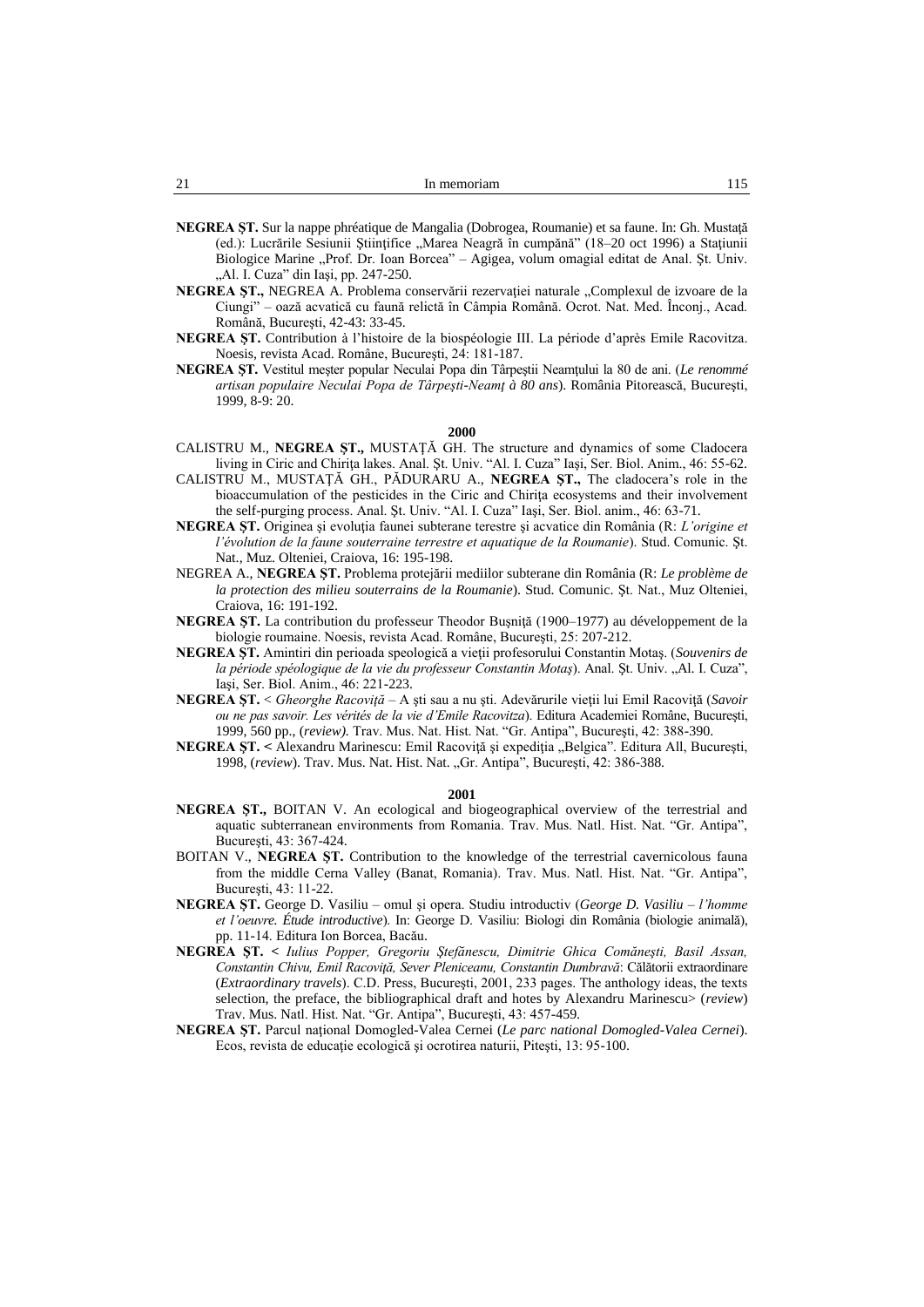- **NEGREA ŞT.** Peşterile din Transilvania (*Caves in Transylvania; Les grottes de Transylvanie*). Vacanţe în România (*Holidays in Romania, Vacances en Roumanie*) – revistă editată de Ministerul Turismului şi în limbi străine, Bucureşti, 2001, 1: 18.
- **NEGREA ȘT.** Fauna României o colecție de volume a Academiei Române de importanță națională şi internaţională. 50 de ani de la apariţia primului volum (*La faune de Roumanie – une collection de volumes de l'Academie Roumaine d'importance nationale et internationale. 50 de ans de la parution du premier volume*). Academica, revistă de Ştiinţă, cultură şi artă a Academiei Române, Bucureşti, 2001, 9-10: 38-39.
- **NEGREA ŞT.** Şcoala Naţională de Biospeologie (*L'École Nationale de Biospéologie*). Ecocarst, periodic al Societăţii Române de Speologie – Carstologie, Bucureşti, 2001, 2: 6.
- NEGREA ȘT. Asociația Speologică "Exploratorii" din Reșița la ora bilanțului I. (L'Association *Spéologique "Exploratorii" de Reşiţa à l'heure du bilan I*). Ecocarst, periodic al Soc. Române Speol. Carstol., Bucureşti, 2001, 2:2.
- **NEGREA ŞT.** Asociaţia Speologică "Exploratorii" din Reşiţa la ora bilanţului II. (*L'Association Spéologique "Exploratorii" de Reşiţa à l'heure du bilan II*). România Pitorească, Bucureşti, 2001, 9:8.

- DUMONT H.J., **NEGREA ŞT.** Introduction to the class Branchiopoda. In: H.J.F. Dumont (coordonating editor): Guides to the identification of the Microinvertebrates of the Continental Waters of the World, 19, 398 pages. Backhuys Publishers, Leiden, Netherlands.
- **NEGREA ŞT.,** NEGREA A., Ad aquas Herculi sacras. O carte despre Băile Herculane şi bazinul Cernei însoţită de 35 itinerare (*Un livre sur Băile Herculane et le bassin de Cerna, avec 35 itinéraires*). În colecţia: "Itinerare în Munţii Banatului" nr. 2, 256 pp. Editura Timpul, Reşiţa.
- **NEGREA ŞT.** Parcul Naţional Cheile Nerei-Beuşniţa (*Le parc national Cheile Nerei-Beuşniţa*). Ecos, rev. de educaţie ecologică şi ocrotirea naturii, Piteşti, 14:14-18.
- **NEGREA ŞT.** Primul manual de biospeologie pentru amatori (*Le premier manual de biospéologie pour les amateurs*). Ecocarst, 2002, 3:2.
- **NEGREA ST.** Biologi din România operă enciclopedică de interes national si international al profesorului *G. D. Vasiliu* (*Biologistes de Roumanie – oeuvre encyclopédique d'interêt national et international du professeur George D. Vasiliu*). Săgetătorul (suplim. literar artistic al cotidianului "Argeșul", Pitești), nr. 291 (12 nov. 2002), pp.1.
- **NEGREA ŞT.** O grandioasă operă a naturii: Defileul Dunării (*The Danube narrow gorge; Le Défilé du Danube*). Vacanţe în România (*Holidays in Romania, Vacances en Roumanie*) – revistă editată de Ministerul Turismului şi în limbi străine, Bucureşti, 2002, 2: 11-16.
- **NEGREA ŞT.,** NEGREA A. Parcul Naţional Domogled–Valea Cernei la 10 ani de la constituire. (*Le parc National Domogled – La Vallée de Cerna, au dix ans de la fondation*). Argessis, Piteşti, Stud. Com., Ser. Şt. Nat., 9-10: 423-432.
- **NEGREA ŞT.,** NEGREA A., GAVA R. Contribuţia profesorului George D. Vasiliu (1908–1989) la dezvoltarea biologiei româneşti (*La contribution du professeur G.D. Vasiliu au développement de la biologie roumaine*). Argessis, Piteşti, Stud. Com., ser. Şt. Nat., 9-10: 463-467.
- MARINESCU Al., **NEGREA ŞT.** Nicolai Leon (1862–1931) l'homme et l'oeuvre. Noesis Trav. Comit. Roum. Hist. Phil. Sci. Acad. Roum., 27: 119-124.

- **NEGREA ŞT.** Biologia şi Ştiinţele Agricole (Biologie et Sciences Agricoles). In: I. Scurtu (coord.) şi P. Otu (secreatar), Istoria Românilor, editată de Academia Română, vol. 8, pp. 677-680.
- **NEGREA ŞT.,** NEGREA A. Conservarea mediilor şi faunei subterane din România. Cauzele deteriorării habitatelor (*Conservation des milieux et de la faune souterraine de Roumanie*). Ecos – Revistă de educaţie ecologică şi ocrotirea naturii, Piteşti, 15: 8-14.
- **NEGREA ŞT.** Diversity of Chilopoda (Myriapoda) in subterranean terrestrial habitats from the speleological province II (Meridional Carpathians, west of river Olt) and III (Banat Mountains). In: Proceedings of the International Workshop on Subsurface Organisms. Fauna Europaea Project. Băile Felix, 30 March – 1 April 2003, pp. 31-34.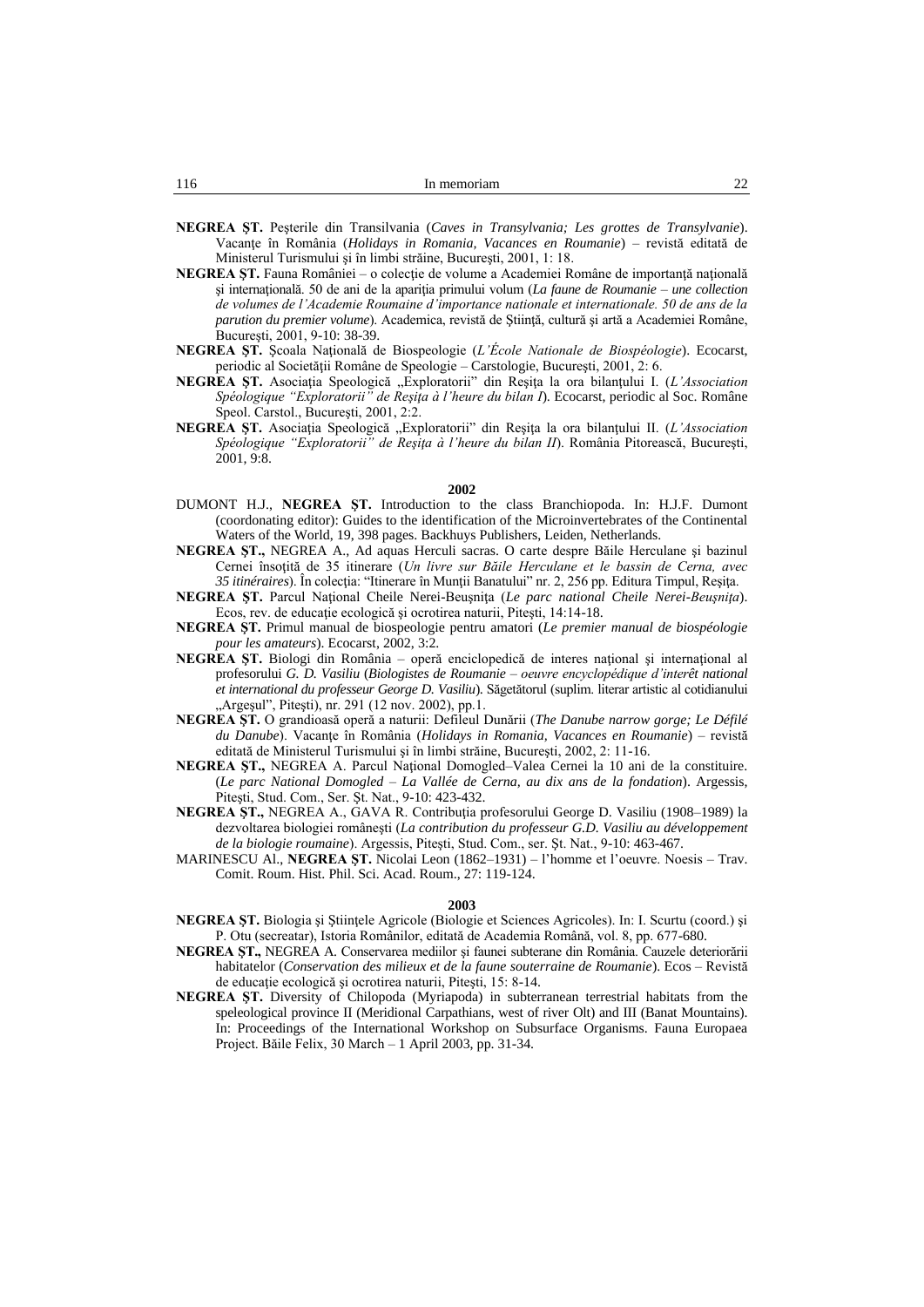- **NEGREA ŞT.** Diversity of Cladocera (Crustacea, Branchiopoda, Cladocera) in groundwater from the Romanian Occidental Carpathians (the Banat and the Apuseni Mountains) In: Proceedings of the International Workshop on Subsurface Organisms. Fauna Europaea Project. Băile Felix, 30 March – 1 April 2003, pp. 34-36.
- **NEGREA ŞT.** Diversitatea faunei subterane în atenţia Workshop-ului Internaţional de la Băile Felix (*La diversité de la faune souterraine à l'attention du workshop international de Băile Felix*). România Pitorească, Bucureşti, 2003, 5:12.
- **NEGREA ŞT.** Şcoala Naţională de Biospeologie la cel de-al 14-lea stagiu anual (*L'école Nationale de Biospéologie aux 14-ème Stage annual*). România Pitorească, Bucureşti, 2003, 11:13.
- ILIE V., **NEGREA ŞT.,** MITIC B. The diversity of the Chilopoda species from the karstic area of the Anina Mountains (Banat, Romania). Arch. Biol. Sci. Belgrade, 55(3-4): 93-99.
- **NEGREA ŞT.** On the Scutigeromorpha (Chilopoda) from Israel and adjoining areas. Israel Journal of Zoology, 49: 241-253.
- **NEGREA ŞT.** Istoria biologiei în perioada interbelică (1918–1940) (*L'histoire de la biologie dans la période interbellique 1918–1940*). *Noema*, periodic CRIFST, Academia Română, 2(1): 154-157.
- NEGREA ȘT. "Biologi din România" operă enciclopedică de interes național și internațional a profesosorului George D. Vasiliu (1908–1989) *("Biologistes de Roumanie" – oeuvre encyclopédique d'intérêt national et international du professeur G. D. Vasiliu, 1908–1989*). *Noema*, periodic CRIFST, Academia Română, 2(1): 175-176.
- **NEGREA ŞT.,** NEGREA A. Biodiversity of the aquatic subterranean environments from Romania. Stud. Cerc. Şt., Biologie (serie nouă) a Univ. Bacău, 8: 174-176.
- **NEGREA ŞT.,** NEGREA A. Evoluţia relaţiilor dintre om şi peşteră de-a lungul timpului (*The evolution of the relations between man and cave through the time*). Oltenia, Stud. şi Comunic. Şt. Nat. a Muzeului Olteniei, Craiova, 19: 230-231.
- **NEGREA ŞT.** Efectele fiziologice şi psihologice asupra omului izolat în mediul speleic (*The physiological and psychological effects on the isolated man in the cave environments*). Oltenia, Stud. şi Com. Şt. Nat. a Muzeului Olteniei, Craiova, 19: 232-233.

- **NEGREA ŞT.** Grigore Antipa (1867–1944) omul de ştiinţă complet, pionier al cercetării Dunării Româneşti (*Grigore Antipa – l'homme de science complet, pionnier de la recherche du Danube roumain*). Delta Dunării II, Stud. Cerc. Şt. Nat. Muzeol., Inst. Cerc. Eco-Muzeale Tulcea, pp. 11-14.
- **NEGREA ŞT.** 80 de ani de la înfiinţarea Muzeului de Istorie Naturală al Craiovei (*80 ans depuis la fondation du Muséum d'Histoire Naturelle de Craiova*). România Pitorească, Bucureşti, 1:14.
- **NEGREA ŞT.,** NEGREA A., ARDELEAN A. Biodiversitatea în mediile subterane din România. Iniţiere în biologia, ecologia, conservarea şi protecţia mediilor subterane terestre şi acvatice. "Vasile Goldiş" University Press, Arad, 243 pp.
- **NEGREA ŞT.** Mic dicţionar de termeni pentru mediile subterane terestre şi acvatice şi fauna lor. În: Şt. Negrea, A. Negrea & A. Ardelean (autori), Biodiversitatea în mediile subterane din România, "V. Goldiş" University Press Arad, pp. 214-240.

#### **2005**

- **NEGREA, ŞT.,** NEGREA, A., Conservarea mediilor şi faunei subterane din România. III. Conservarea habitatelor şi speciilor subterane. Ecos, 17:11-22.
- **NEGREA, ŞT.,** NEGREA, A., Grigore Antipa and the problems of the Danube contemporary ways. Universitatea din Bacău, Studii şi Cercetări, Biologie, 10: 3-5.
- **NEGREA, ŞT.,** NEGREA, A., *René Jeannel (1879–1965): 40 de ani de la moartea principalului colaborator al lui Emil Racoviţă (René Jeannel (1879–1965): 40 years from the death of the main collaborator of E. Racovitza)*. Muzeul Olteniei Craiova, Oltenia, Stud. Com. Şt. Nat., 21: 233-234.

### **2006**

**NEGREA ŞT**., Constantin Motaş (1891–1980) – 25 years from the death of a great biologist and man of culture. Trav. Inst. Spéol. "E. Racovitza", Bucureşti, 43-44: 311-214.